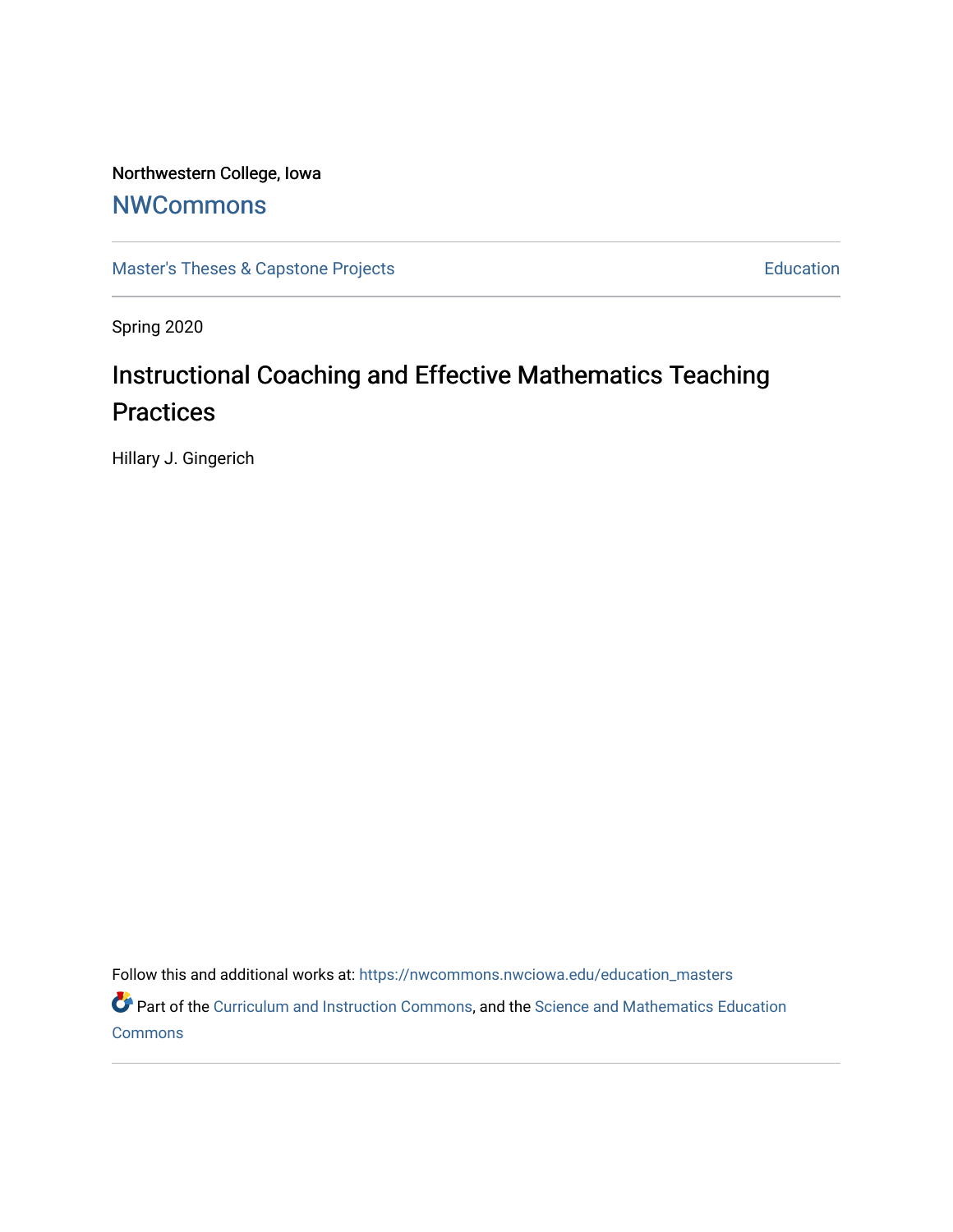Instructional Coaching and Effective Mathematics Teaching Practices

Hillary Gingerich

Northwestern College

An Action Research Project Presented in Partial Fulfillment of the Requirements For the Degree of Master of Education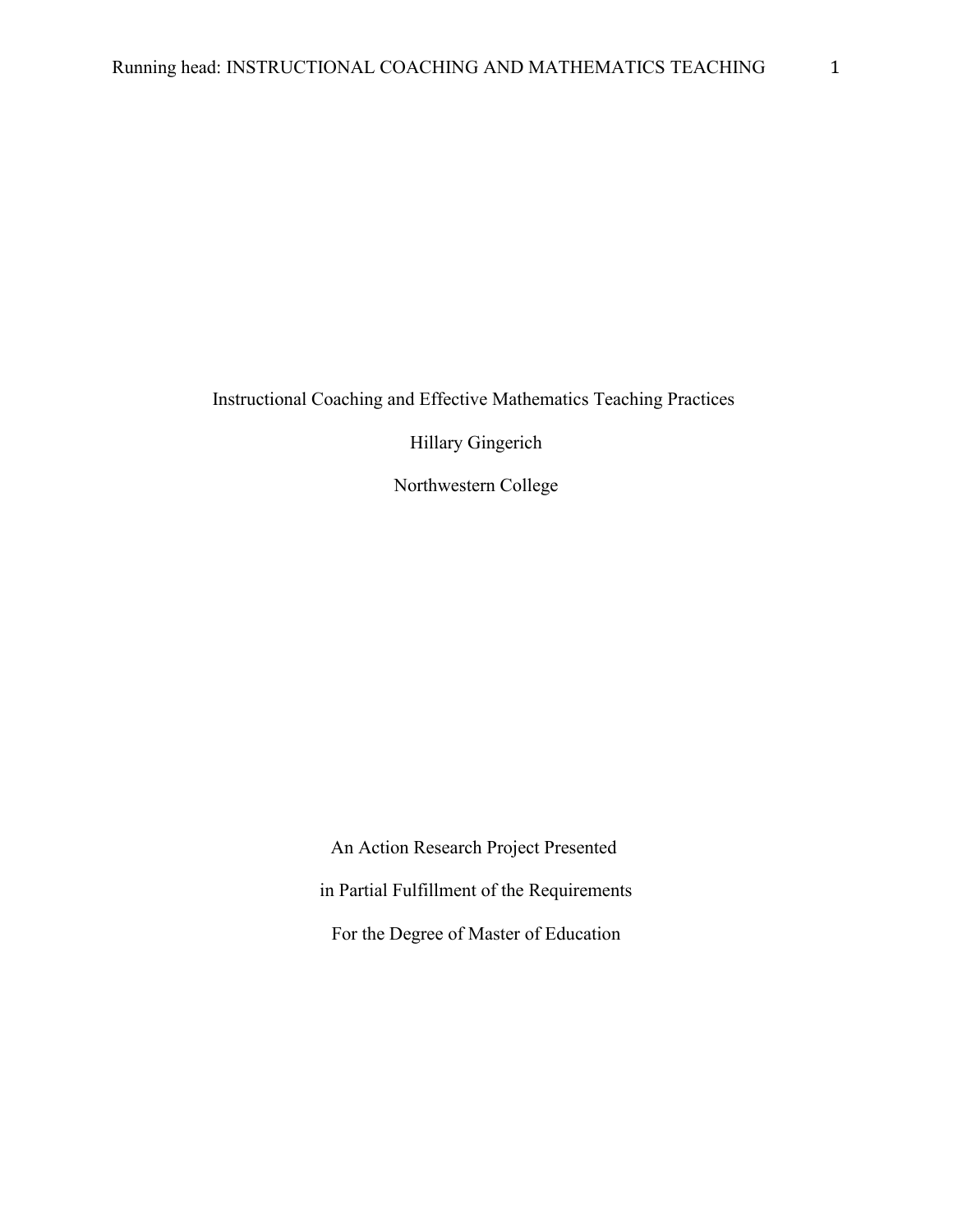| <b>Table of Contents</b> |  |
|--------------------------|--|
|--------------------------|--|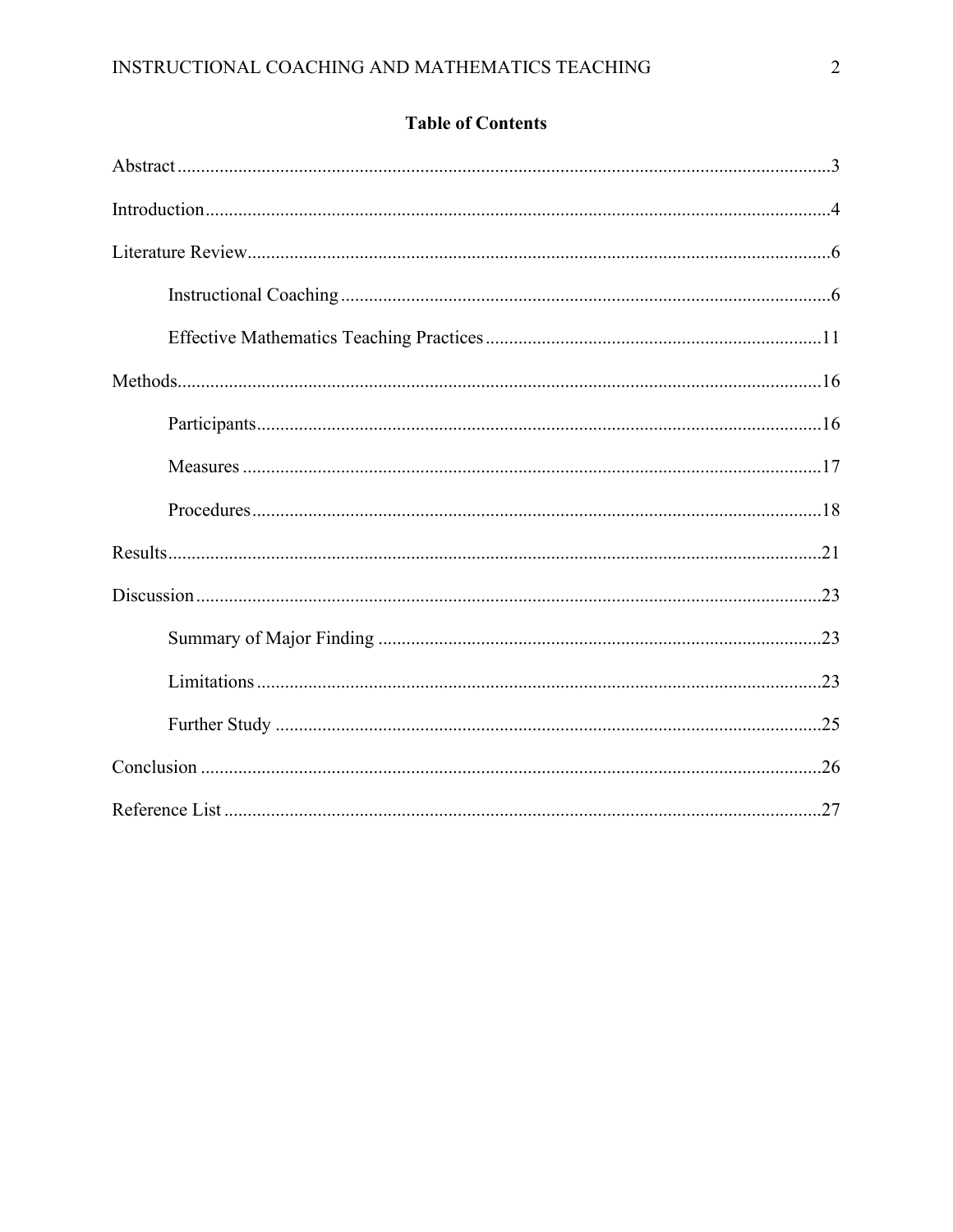#### **Abstract**

This classroom action research project compares the impact of instructional coaching with the focus on effective mathematics teaching strategies as outlined by the National Council of Teachers of Mathematics in the text *Principles to Action*. Two 3rd grade classrooms were studied with one being a control classroom and the other whose teacher enrolled in a 6-week coaching cycle focusing on student centered goals around two effective mathematics teaching practices. Those effective mathematics teaching practices are posing purposeful questions and facilitating meaningful mathematics discourse. A pretest and posttest from FastBridge's MCAP was used to determine the growth over the 6-week study period and were also compared to a control group in a classroom where the teacher chose not to enroll in a 6-week instructional coaching cycle. Data from this study indicated students in the class whose teacher participated in the coaching cycle around implementing effective mathematics teaching practices made more instructional gains as compared to the students in the class whose teacher did not participate in any professional development in mathematics instruction.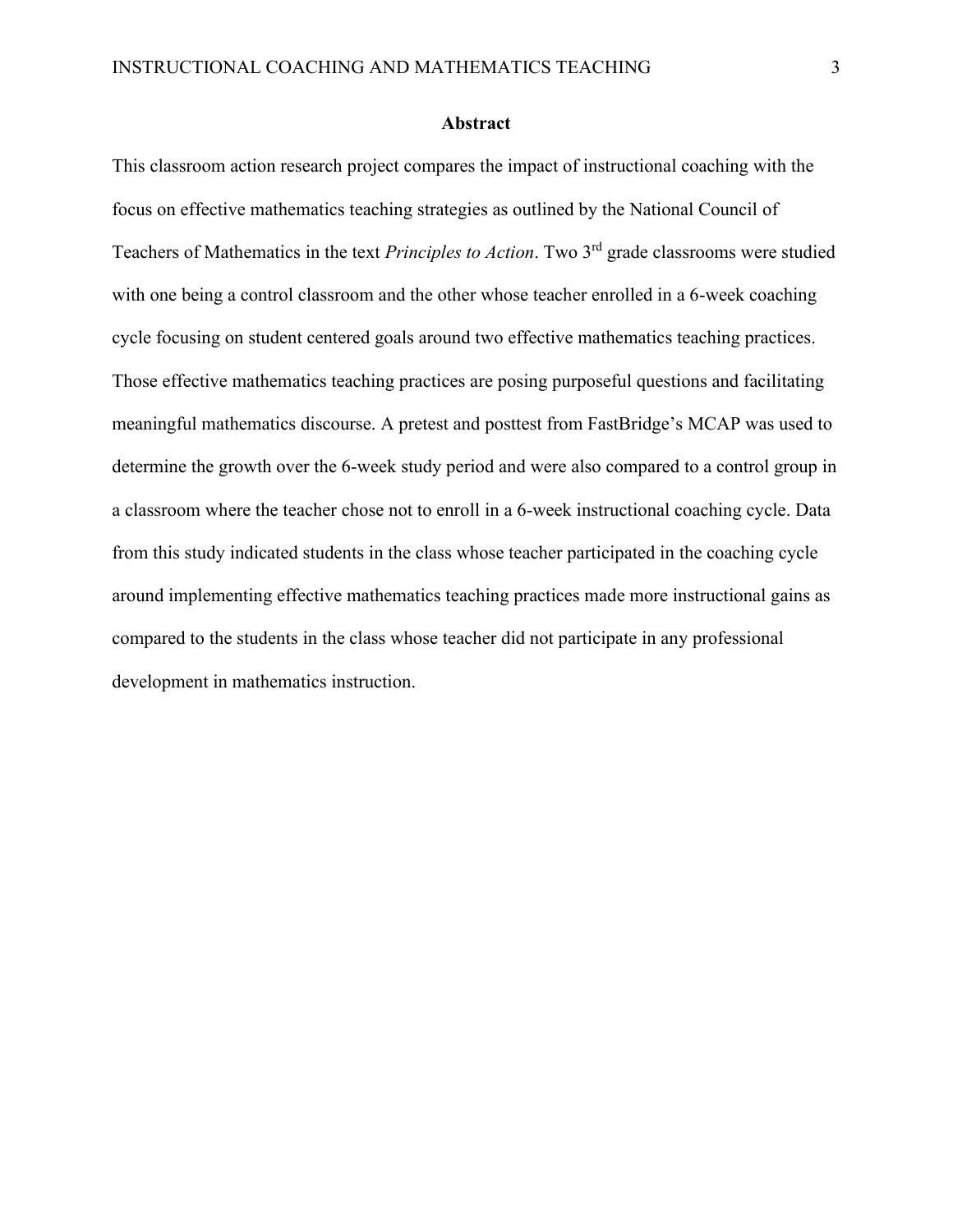Instructional Coaching and Effective Mathematics Teaching Practices

Expectations for mathematics instruction have changed greatly due to the college and career ready shifts in the Common Core State Standards (n.d.). Focus, coherence, and rigor are three shifts in the Common Core State Standards implemented to build college and career ready students. According to Leinwand (2014), these shifts put an emphasis on students developing mathematical ways of think so they can solve real life mathematics problems. These shifts are complicated and must be deeply understood by teachers to ensure they are being implemented fully (McGatha, Bay-Williams, Kobett, & Wray, 2018).

In 2014, the National Council of Teachers of Mathematics, NCTM, released eight mathematics teaching practices to support the college and career ready shifts in the Common Core (Leinwand, 2014). These eight mathematics teaching practices are as follows: establish mathematics goals to focus learning, implement tasks that promote reasoning and problem solving, use and connect mathematical representations, facilitate meaningful mathematical discourse, pose purposeful questions, build procedural fluency from conceptual understanding, support productive struggle in learning mathematics, and elicit and use evidence of student thinking. According to Leinwand (2014), these eight mathematical practices equip teachers to engage students in tasks that promote reasoning and problem solving. The eight mathematical teaching practices are high-leverage practices the NCTM sees necessary to promote a deeper learning of mathematics (Leinwand, 2014). Huinker and Bill (2017) state these mathematics teaching practices are backed up with many years of research in mathematics instruction.

The implementation of these eight mathematics practices are critical for student success, but create a overwhelming challenge for teachers. According to Leinwand (2014) and NCTM, many teaching professionals, including mathematics teachers, have inadequate professional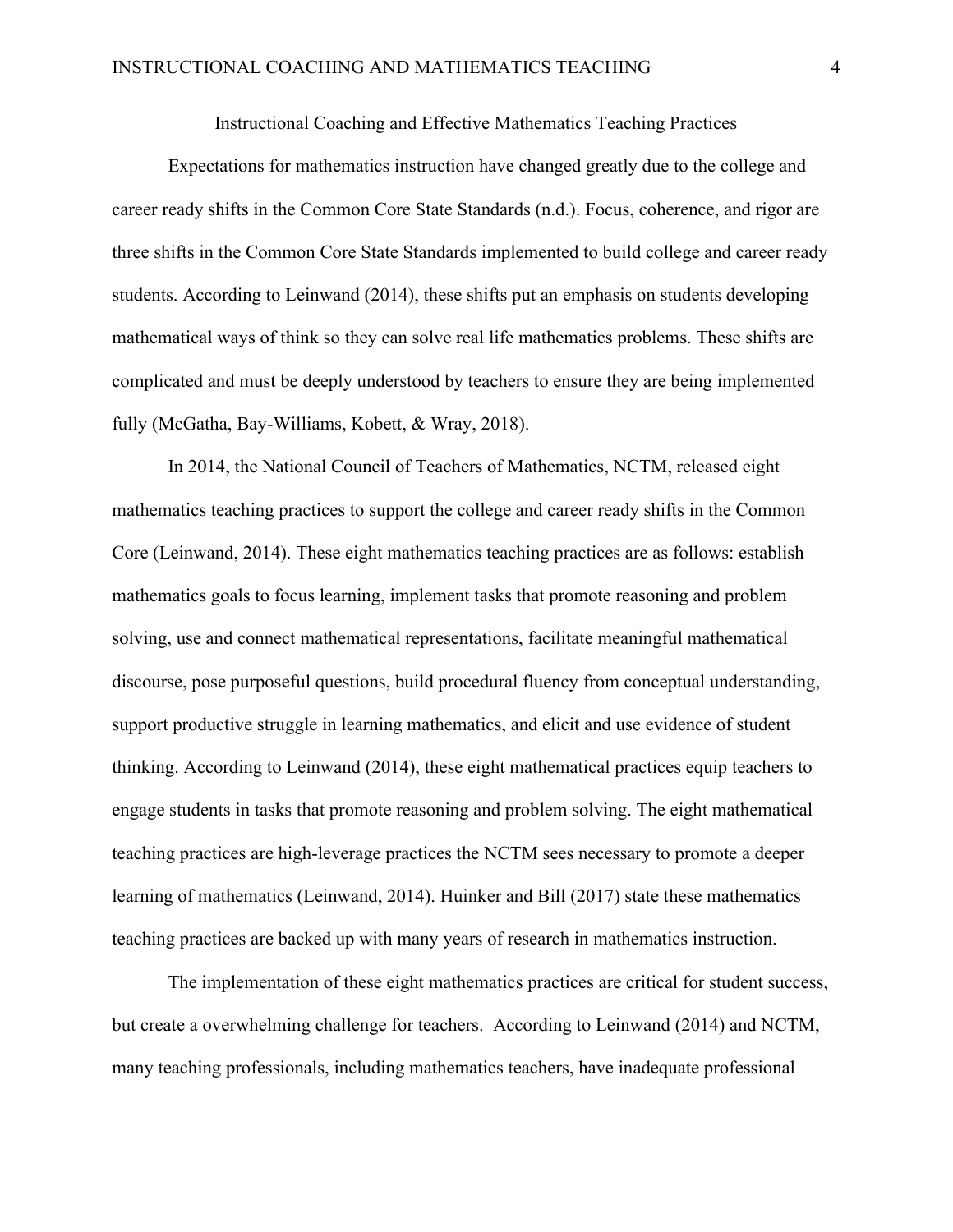learning opportunities such as coaching, collaboration, and professional development. Without these professional learning structures, teachers are professionally isolated and make little forward progress. To help combat this need for teachers to shift the way they are teaching mathematics, many schools have implemented instructional coaches. Knight's instructional coaching process uses coaches as a partner for teachers to enhance their practices and ultimately impact student learning (Knight, 2018). Coaches typically work one on one with a teacher around a studentcentered learning goal the teacher has set for himself or herself. According to Sweeney and Harris (2017), schools across the nation are experiencing growth in student proficiency when their teachers utilize instructional coaches to improve teaching and learning.

Effective partnerships between teachers and instructional coaches focused on successfully implementing the eight mathematics teaching practices is a powerful combination in achieving the college and career ready shifts in the common core. The purpose of this research is to determine if instructional coaching around the eight effective mathematics teaching practices impact student growth in regards to student learning.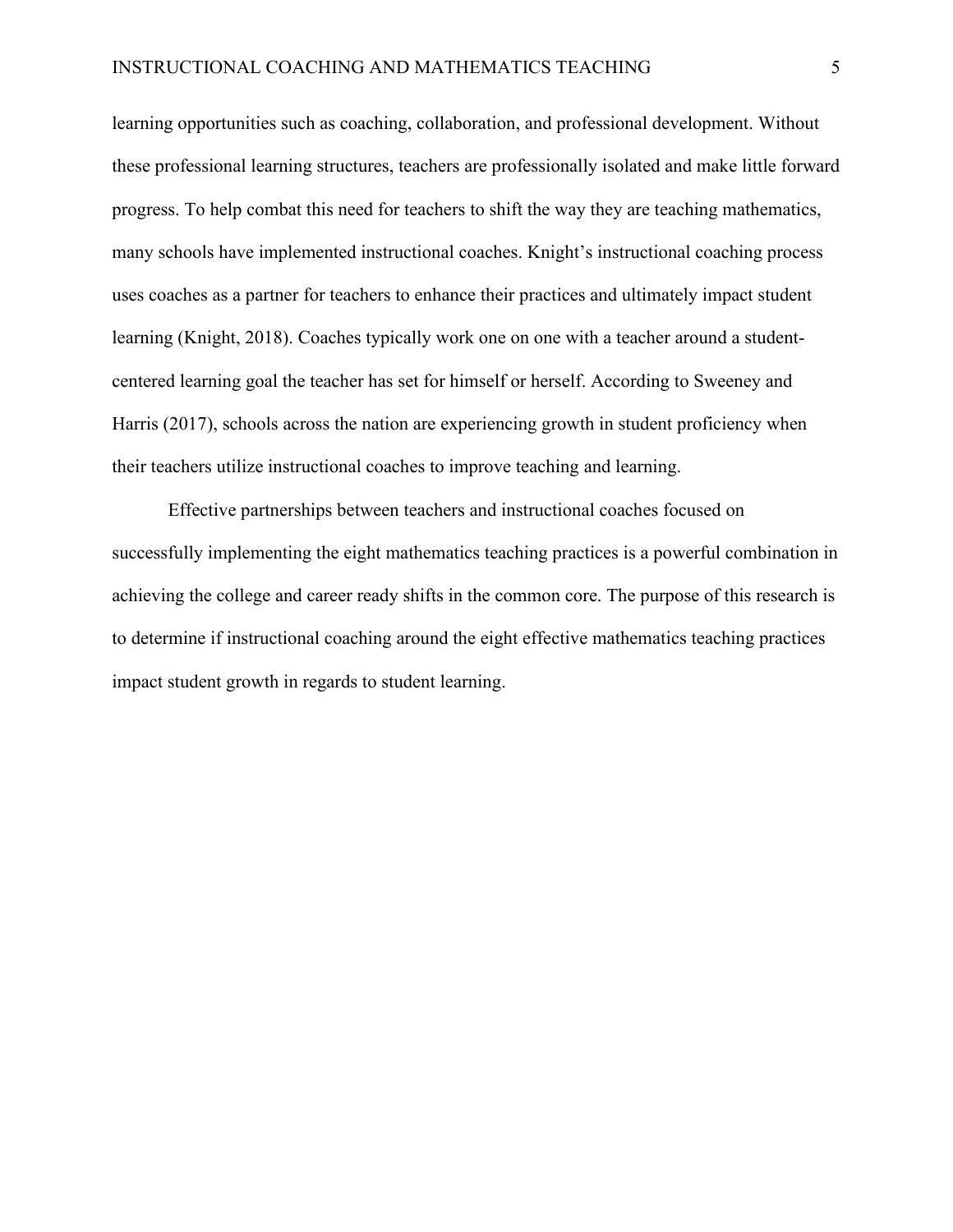#### **Literature Review**

# **Instructional Coaching**

This project studies the effects of an instructional coach on elementary teachers' ability to implement effective mathematical teaching practices. Various experts have published their extensive work on the value and impact of an instructional coach on positively impacting teacher practices and ultimately student learning. While the research is extensive, the research closely parallels each other to suggest instructional coaches have an enormous impact on classroom practices. In the paragraphs below, different experts and extensive work will be reviewed to prove the lasting impact instructional coaching can have in regards to reach practices and student learning.

Knight is one of the many leaders in regards to the initiative of instructional coaching. The work from Knight is extensive, but is also evident throughout many other publications and research studies. In an article by Thomas, Bell, Spelman , & Briody (2015), Knight, a leading researcher and author in instructional coaching maintains, by teachers and coaches partnering up and having challenging conversations, they are able to help teachers change beliefs. He goes on to say these conversations help teachers to rethink their beliefs and revise ineffective teaching practices. The role of the instructional coach is to encourage teacher reflectivity over current practices, setting goals, and increasing teacher learning to increase student learning. Knight also has published other studies to prove the effectiveness of instructional coaching. In one of his many publications, Knight discusses the importance of Visible Learning, which is linked to Hattie and Zierer's mega study regarding highly impactful practices linked to student achievement. According to Knight (2019), Visible Learning is about teachers who reflect on diagnosis, intervention, and evaluation of their students. Teachers who are effective in this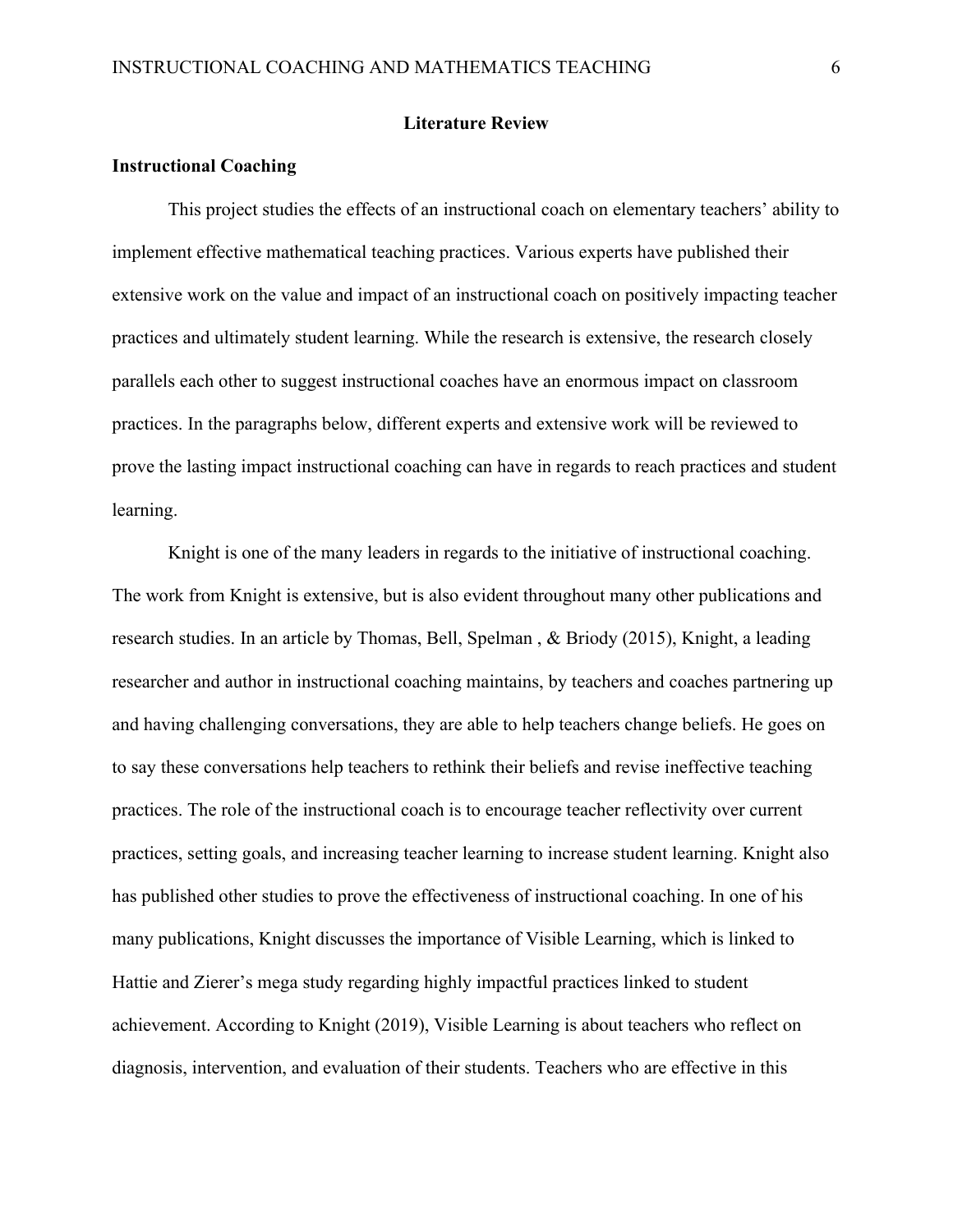practice are able to diagnose their students needs, motivations, and ability to engage in the learning. Teachers have also prepared various interventions and opportunities for students when learning doesn't occur and have the ability to evaluate those intervention practices collaboratively. According to Knight (2019), one of the best ways to enhance professional learning is by cooperation, the exchange of ideas, and sharing responsibilities among colleagues. The collaboration piece is expedited when instructional coaches are effectively working with teachers to avoid teacher isolation. With the demands put on the 21st century teacher, an instructional coach is the missing piece to ensure positive collaboration is occurring to ensure impactful practices are occurring so student achievement is being impacted.

To foster positive collaboration between teachers and instructional coaches, Knight (2018) provides a three-step framework with the three cyclical steps in his suggested coaching cycle. These three steps are to identify, learn, improve, and provide a continuous framework to offer opportunities for teachers and coaches to continuously engage and grow professionally in unison. In this process teachers have the opportunity to reflect on their current practices to identify a true understanding of their current reality by reflecting with a coach and identify a specific student-focused goal. The collaboration continues when both the teacher and coach learn together when they implement new strategies to impact student learning. In the best-case scenario, this involves modeling of highly effective practices by the coach so the teacher can learn by first observing. The teacher then works to implement this practice independently or with supports determined in the coaching cycle. In the last step, the teacher independently implements new strategies effectively with the use of collecting student data. The coach partners with the teacher by analyzing student work together to ensure the new implementation of effective teaching strategies are truly impacting student learning and ultimately student achievement.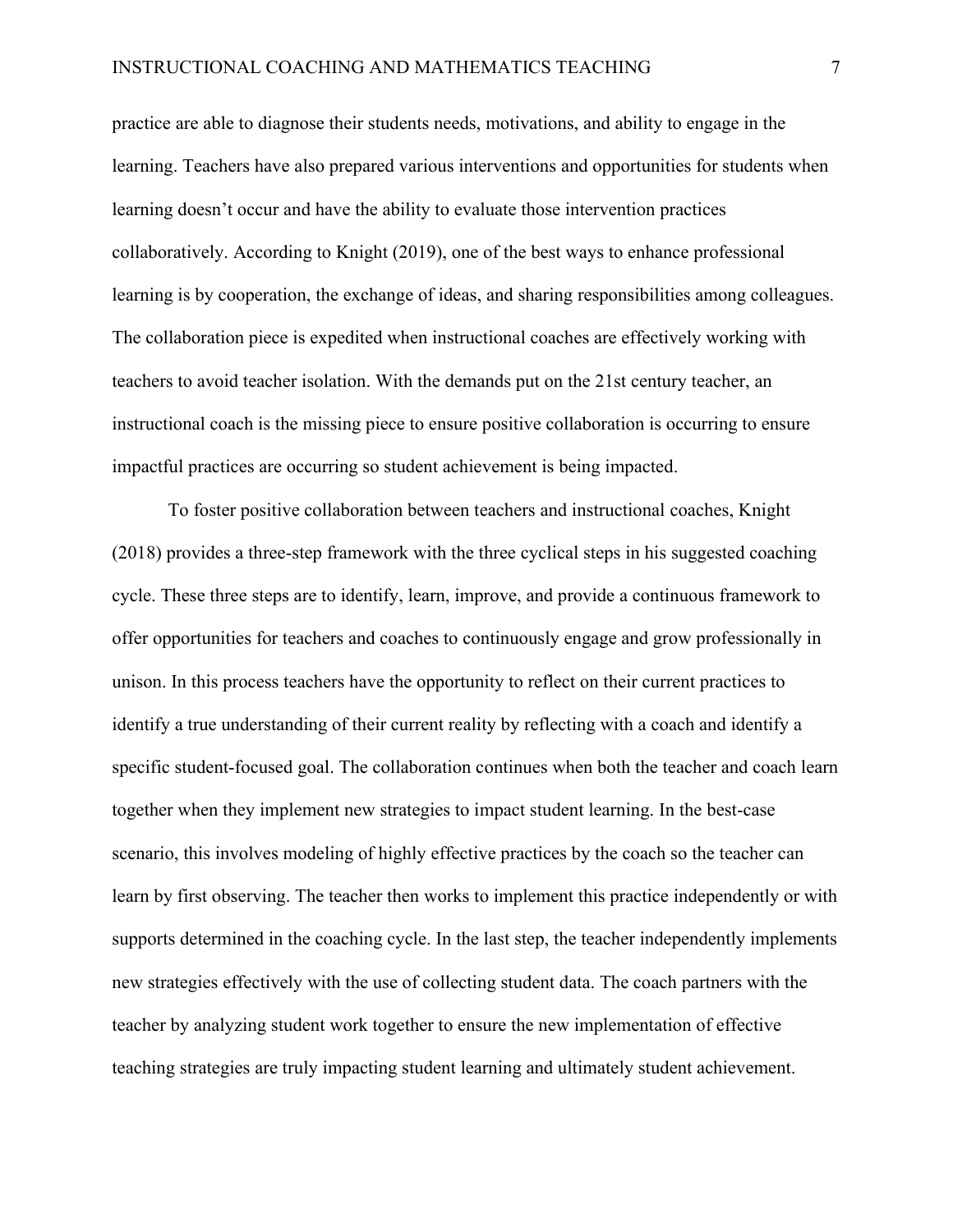Knight's coaching cycle is verified by other research as well. Gibbons & Cobb (2017) highlights productive activities for teachers and coaches to engage in. Those activities include: engaging in the discipline, examining student work, analyzing classroom video, and engaging in the lesson study. Gibbons & Cobb also suggests two other productive activities, which are coteaching and modeling instruction. It is easy to see the similarities between Gibbons & Cobb's and Knight's coaching cycle. Both publications suggest the importance of utilizing video to identify the current reality, engaging in deep professional collaboration, developing an understanding or common goal of student learning outcomes, and utilizing student work to prove the effectiveness of the work.

Another well-known leader in the initiative of instructional coaching is Sweeney (2017). Sweeney's work is best known as student-centered coaching. According to Sweeney, one time professional development does little to enhance student achievement. Utilizing full coaching cycles where student data is at the center of the cycle is a much more powerful tool for moving student learning forward. The extensive work from Sweeny validates the importance of keeping the work between instructional coaches and teachers rooted on student learning and student outcomes. Professional collaboration can be highly impactful, but fruitless if student learning isn't impacted. Sweeney's provides structures, templates, and protocols to ensure student learning is impacted and the driving force in teacher to coach collaboration. Sweeney's work is not the only literature or practical application model pinpointing student achievement to be at the focus. According to Tanner, Quinton, & Gamboa (2017), student achievement has to remain at the center of all interactions with an instructional coach. If goals or focuses stray from this, the focus becomes about fixing teachers, which will only create a division between teachers and coaches. It's simple to see how the research parallels itself and consistently proves the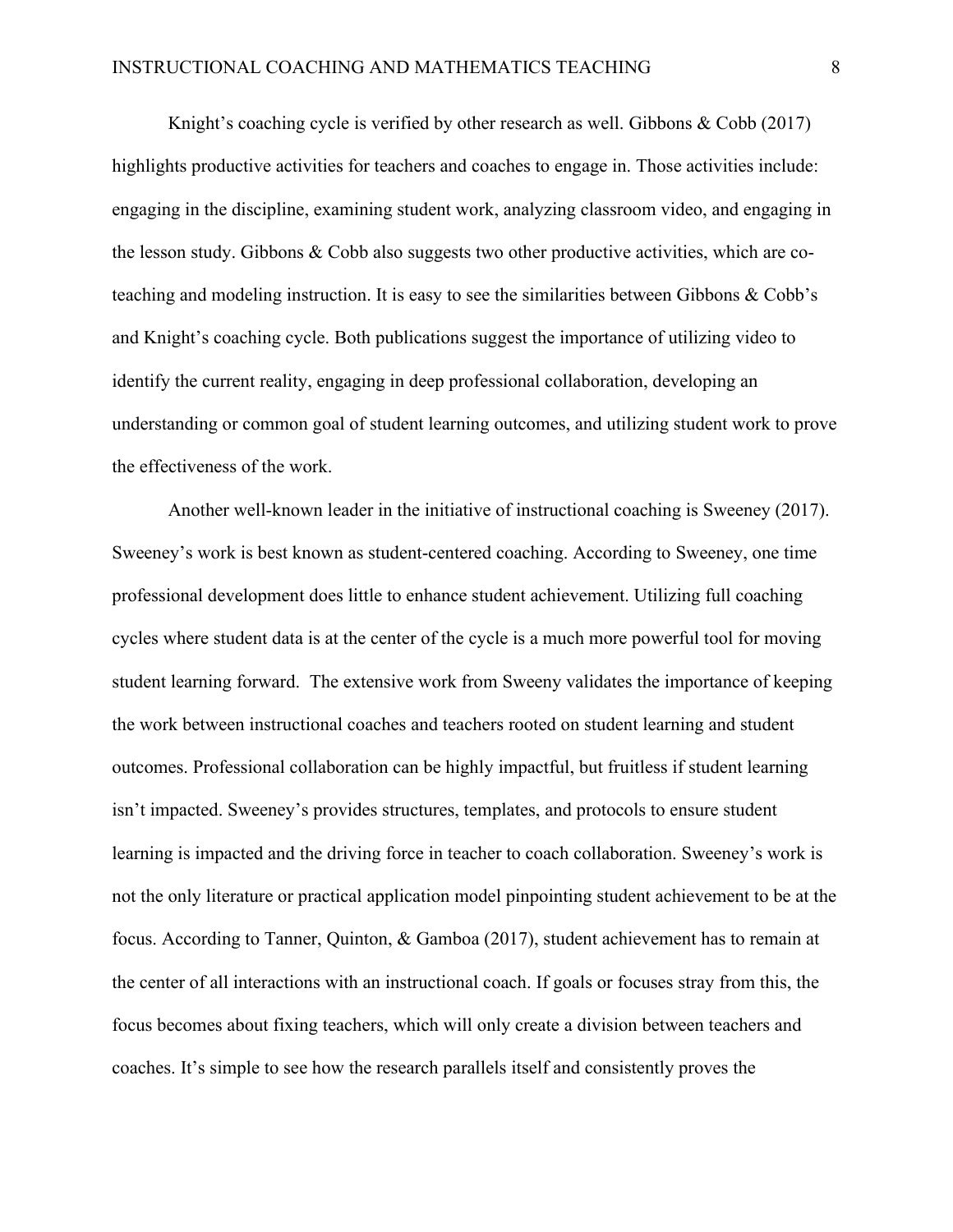importance of utilizing student data to drive teacher growth. McGatha & Rigelman (2017) maintain it is important to understand students thinking in order to drive instructional decisionmaking and support rich instructional coaching interactions.

Another component found within the research is the debate of content driven coaches or general instructional coaches. This topic has different perspective and various school districts across Iowa will have their own approach in how they established roles of their instructional coaches (Thomas et al., 2015). Knight supports instructional coaching where coaches are not content driven, but instead focus on effective instructional strategies. Other researchers maintain content driven coaching is also effective. McGatha & Rigelman (2017), discuss the need for mathematics content coaching because there was a need to job-embedded professional learning where teachers could focus on mathematics. Current research proves the effectiveness of instructional coaching and content specific coaches alike.

Content specific coaches give the opportunities for teacher leaders to specialize in specific content and be a valuable leader for teachers and teacher teams. According to Vale et al. (2010), the effective mathematics teaching content knowledge of the teacher leader, or instructional coach, allowed the coach to more effectively support the professional learning of individuals and teams in the school. Research suggests the effectiveness of instructional leaders and potential impact they have in moving an entire school forward in implementing professional practices. The foundation in professional growth in teachers is effective and purposeful collaboration between teachers and peers, which is also evident in successful instructional coaching models (Vale et al., 2010). According to Vale et al., teacher leaders have to continually effectively collaborate with teachers within their schools as well as continually research effective practices so they are able to positively impact student learning.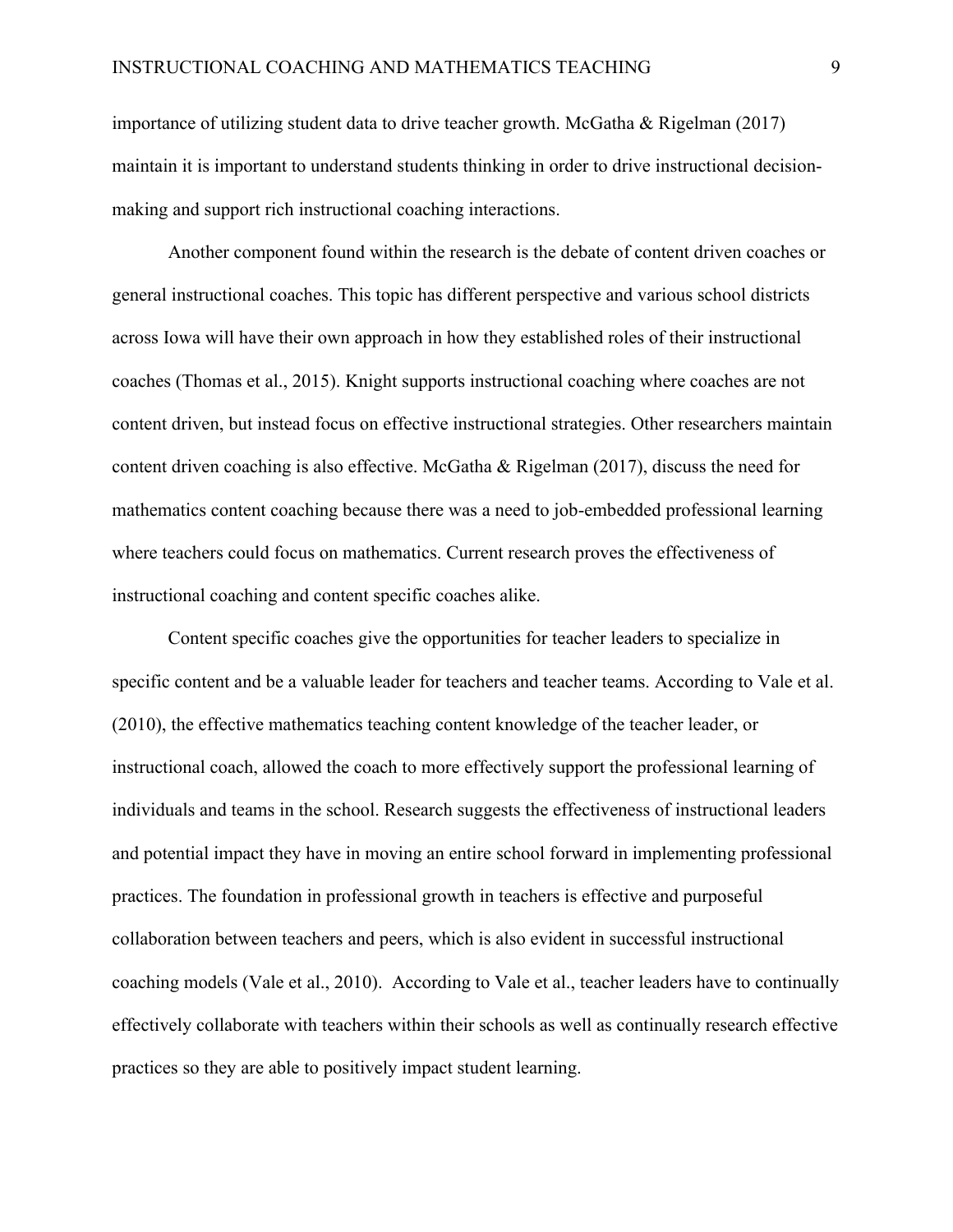One of the most important aspects to instructional coaching is effective leadership and support from school administration. Sweeney (2018) discusses the importance of school leaders not only encouraging teachers to participate in coaching cycle but encourages school leaders to lead the charge in instructional coaching as well. She continues to emphasize the importance of school leaders to build strong partnerships with instructional coaches and to make that partnership visible to all teachers. Within this strong partnership, it is important to separate evaluation from coaching and to make sure the coach is structured within the school to be a valued member of professional learning (Sweeney & Mausbach, 2018).

School administrators' positive attitudes can play a large role in teachers participating in instructional coaching cycles. According to Palardy & Rumberger (2008), teachers' instructional practices have such a large impact on student growth; they should always be learning and adjusting their beliefs and practices, even after college. It is highly necessary for administrators to set the expectation that all teachers can grow and improve. This culture of continual learning can help make extremely large gains in regards to student learning (Sweeney & Mausbach, 2018). Administrators who hold teachers accountable for their professional growth will see a trend in teacher attitude towards instructional coaching and more than likely, an increase in student achievement. (Sweeney & Mausbach, 2018).

One struggle instructional coaches are constantly facing is what their daily schedule should look like in comparison to what it actually ends up being. Polly, Algozzine, Martin,  $\&$ Mraz (2015) conducted a study where they found coaches desired roles were much different than the current roles the coaches fulfilled. There are many different interpretations as to what an instructional coach does throughout the day (Polly et al., 2015). Many other duties and responsibilities are attached to the instructional coaching job. There is a need from administrative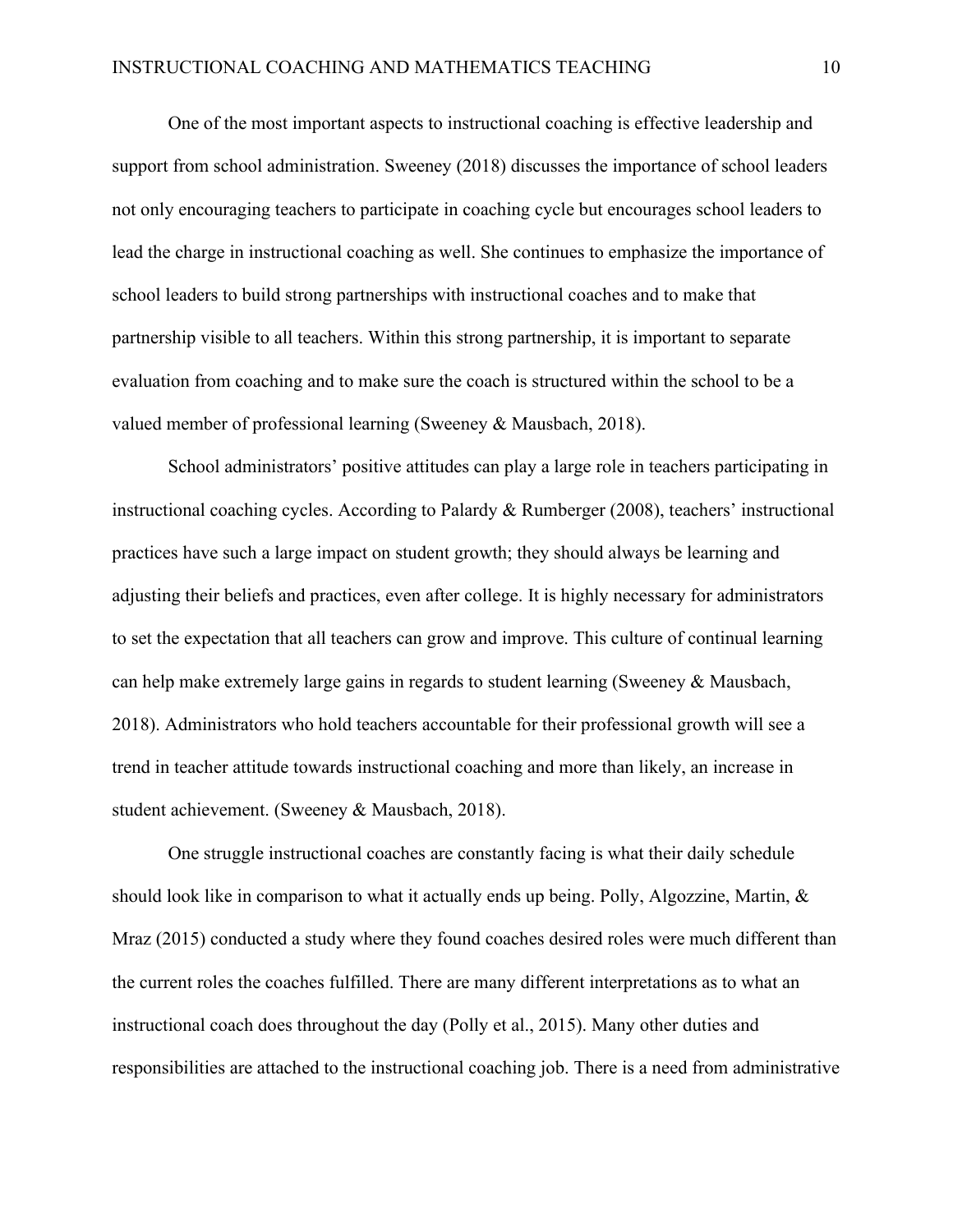leaders to clearly define coaching roles. Sam & Caliendo (2018), discuss the importance of instructional coaches being highly visible, following through on promises, and aligning coaching cycle work with school initiatives as a way to implement themselves as a resource to teachers. These strategies, along with administrative support and encouragement to teachers, can lead to a seamless implementation and accelerate the work of coaches and teachers (Sam & Caliendo, 2018).

#### **Effective Mathematics Teaching Practices**

Instructional coaches are becoming an integral part of professional development models within schools (Knight, 2019). Much of instructional coaching is focusing on improving pedagogy and part of important pedagogy is the effective mathematics teaching practices. These practices are highly regarded by the National Council of Teachers of Mathematics, but are also evident throughout current publications (Leinwand, 2014). Research parallels these eight practices. It falls to instructional coaches to help bring about shifts in teacher beliefs that NCTM has published. These beliefs work to shift unproductive teacher practices from memorization of procedures, being the one to tell students exactly what mathematics rules to know and follow, and guiding students through problem solving situations by taking students step by step (Leinwand, 2014). Instead, Leinwand (2014) feels productive beliefs in mathematics instruction include learning that is more student centered and focused on understanding of the concepts with more problem solving, reasoning, and student discourse (Leinwand, 2014). Mathematics classrooms should start to look differently than what has been traditionally expected. An ideal classroom has students who are using a range of available tools to support thinking and collaboration with peers, simply applying a known procedure cannot solve tasks, and most importantly, students are communicating with each other about the mathematics. They are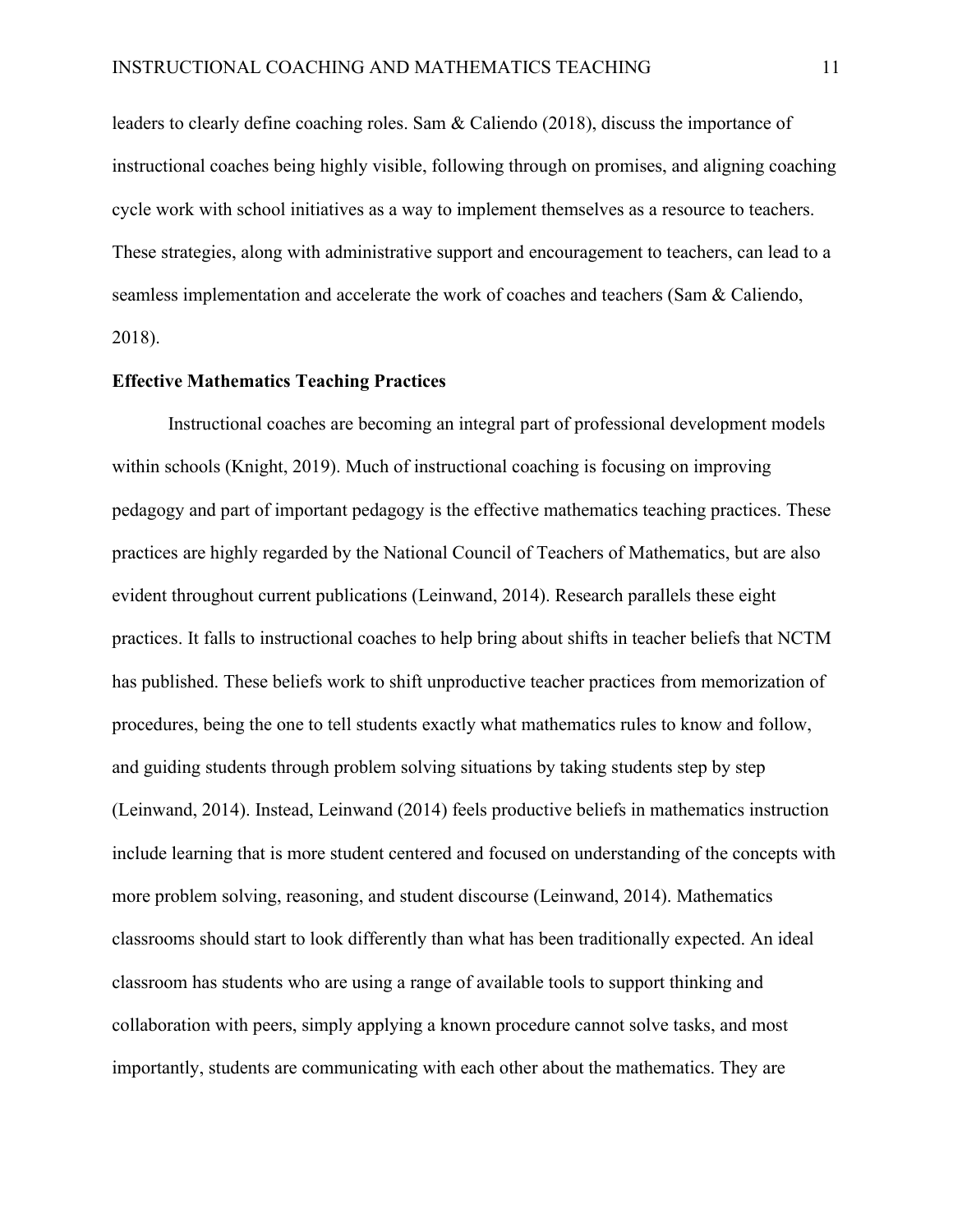making arguments and conjectures and working to justify, clarify, and make sense of others' thinking. Teachers are now the facilitators where they are helping students make sense of each other's ideas and valuing misconceptions and errors because they provide the best opportunity for shifts in student learning (Leinwand, 2014). The practices NCTM published in their text in 2014 are high-leverage practices that when implemented into instruction, can bring about an increase in student achievement and more importantly, helps instill skills needed for students to become productive members of a society that is constantly evolving and changing.

One of those practices is to engage students in productive struggle when learning mathematics. According to Aljaberi and Gheith (2018), it is essential to provide professional learning for teachers so they can engage their students to reflect, evaluate, and understand mathematics. Aljaberi and Gheith go on to explain the importance of the constructivist theory where students need to be actively engaged in their learning, which includes developing a deep understanding of how to manipulate mathematical concepts (2018). Research suggests the importance of highly effective foundational concepts to create rich learning for students.

Mathematics teaching has evolved through the years. An emphasis on a less traditional style of teaching mathematics is becoming to be emphasized more and more. According to Sapkova (2014), a teacher's beliefs about mathematics instruction are extremely important. They state that the more constructivist a teacher's beliefs are, the higher their students' mathematics achievement is. According to Georges & Pallas (2010), if teachers are continuing to trend their beliefs and practices towards a less traditional approach, teachers should see a continual upward trend in their students' achievement. They found that students who were taught more reasoning skills maintained the best growth from school year to school year with less back sliding through the summer. NCTM's list of productive beliefs provide shifts in teacher beliefs that, coupled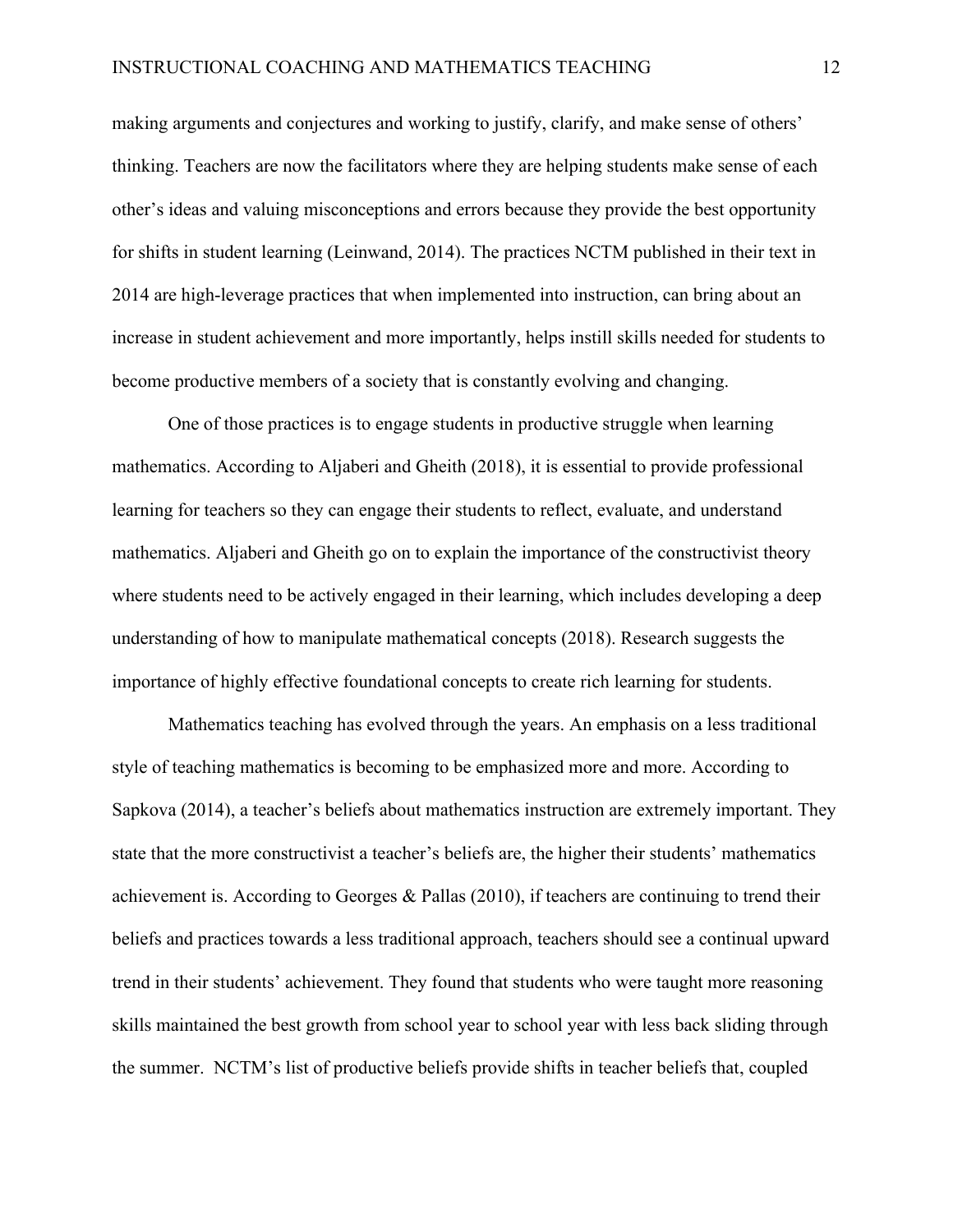with effective teaching practices, will ultimately lead to higher student achievement (Leinwand, 2014). These beliefs and practices work to shift teaching practices towards a more studentcentered classroom where students work to problem solve and make sense of each others work.

Gningue, Peach, & Schroder (2013) published a study which suggests teachers do not even need to be highly versed in mathematics content knowledge to push their students mathematical thinking forward. They discuss the importance of student engagement in the content in making the greatest impact in student achievement. Currently, the United States is putting more of an emphasis on mathematics instruction becoming less traditional and more student centered (Bodovski & Farkas, 2007). This greater emphasis on teachers changing their beliefs in teaching mathematics could lead to the achievement gap in mathematics becoming lesser and lesser.

It is essential for teachers to embrace the eight instructional practices from NCTM, which includes promoting student thinking, posing purposeful questions, creating environments for students to share different approaches in solving mathematical challenges, utilizing mathematical representations, and utilizing mathematical goals to focus learning (Leinwand, 2014). Frid and Sparrow (2009) echo the importance of taking risks to push students to deeper learning in regards to mathematics learning. Teachers expect their students to take risks in the challenging learning environments they try to create in classrooms. As professionals, teachers need to echo those risks by making sure to critically examine their professional practice so as to take action on implementing instructional changes. These changes enhance mathematics teaching and learning. (Frid & Sparrow, 2009).

In the eight effective mathematics teaching strategies, one of the strategies is to identify learning goals to focus and create a purposeful invitation for students. This simple step is also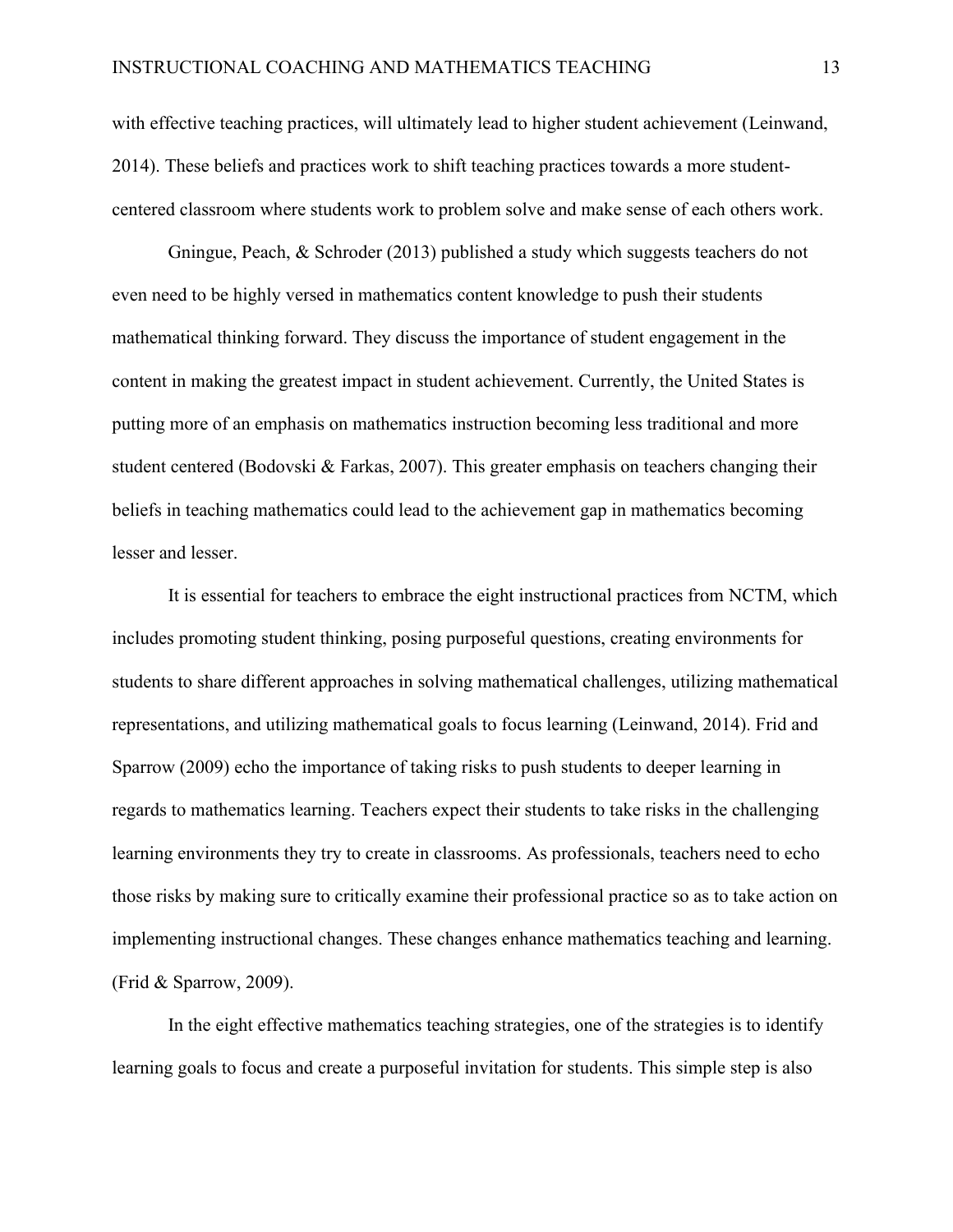proven as a successful teaching strategy to engage student learners. According to Murtafiah, Sa'dijah, Candra, Susiswo, and As'ari (2018), clarifying expectations and learning goals is essential for student learning. Murtafiah et al. go on to explain the importance of establishing clear learning objectives and having purposeful dialogue with students with their learning goals embedded. This research echoes the importance of having clear learning goals and creating student dialogue when learning mathematical concepts. These two concepts are evident in the NCTM teaching practices.

Another of NCTM's effective mathematics teaching practices is building procedural fluency from conceptual understanding (Leinwand, 2014). According to O'Connell & SanGiovanni (2011), past teacher practices for teaching skills such as multiplication and addition facts have included teachers drilling students on facts until the facts were deemed memorized. While possibly effective for memorizing facts for the current school year, this lack of attention to conceptual understanding has led to students to be without a deeper knowledge of the mathematics they are doing and inhibiting flexible thinking and problem solving (O'Connell  $\&$ SanGIovanni, 2011). This push for students to memorize facts or a series of steps in a procedure can destabilize a students' confidence, cause anxiety, and ultimately not prepare students to be the productive citizens who creatively solve problems that society will need them to be. Current mathematics teaching practices are emphasizing the importance of teaching both procedures and concepts, making sure concepts are understood before procedures are expected (Leinwand, 2014). NCTM expects teachers to be granting students the opportunity to flexibly use strategies and make judgments and reflections on which of those procedures work best for certain types of mathematics problems. According to Bay-Williams & Kling (2019), students must understand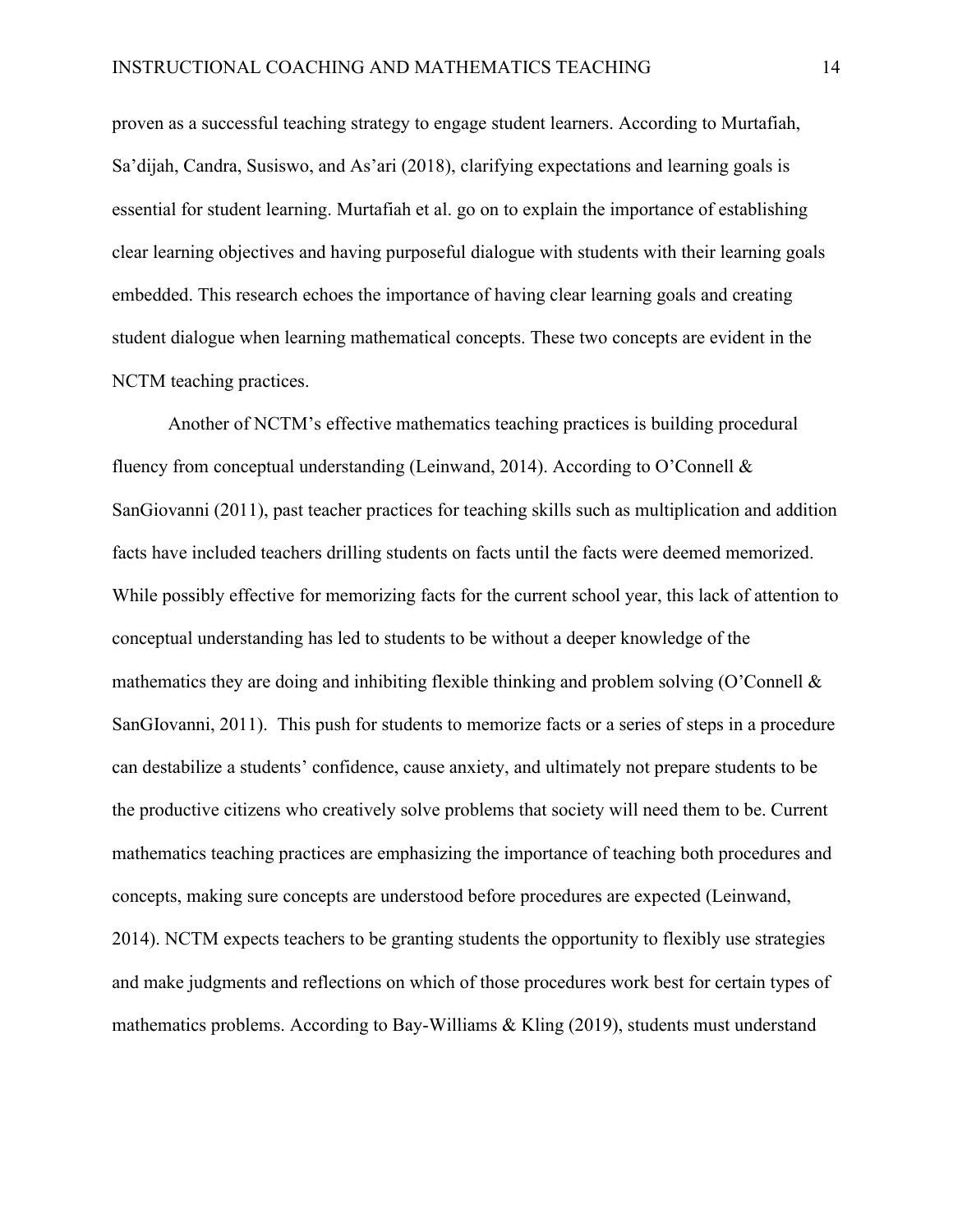and be able to use various strategies when solving problems. Once they are able to apply these strategies, students are then able to truly develop procedural fluency.

The research discussed indicates the importance and urgency of this action research focus. The researcher was unable to find any direct research involving an instructional coaching focus on the effective mathematics teaching strategies, leading to this action research. Mathematical learning and effective mathematical instructional strategies is not a new concept, but rather a continuous focus and struggle for educational leaders as instructional strategies shift. The research highlighted sets a strong foundation for this action research process and validates the essential professional support teachers need in moving towards more effective mathematical instructional practices. While the research sets the foundation, the action research should shine light on working beside teachers in the trenches while they work to engage students in deep mathematical learning.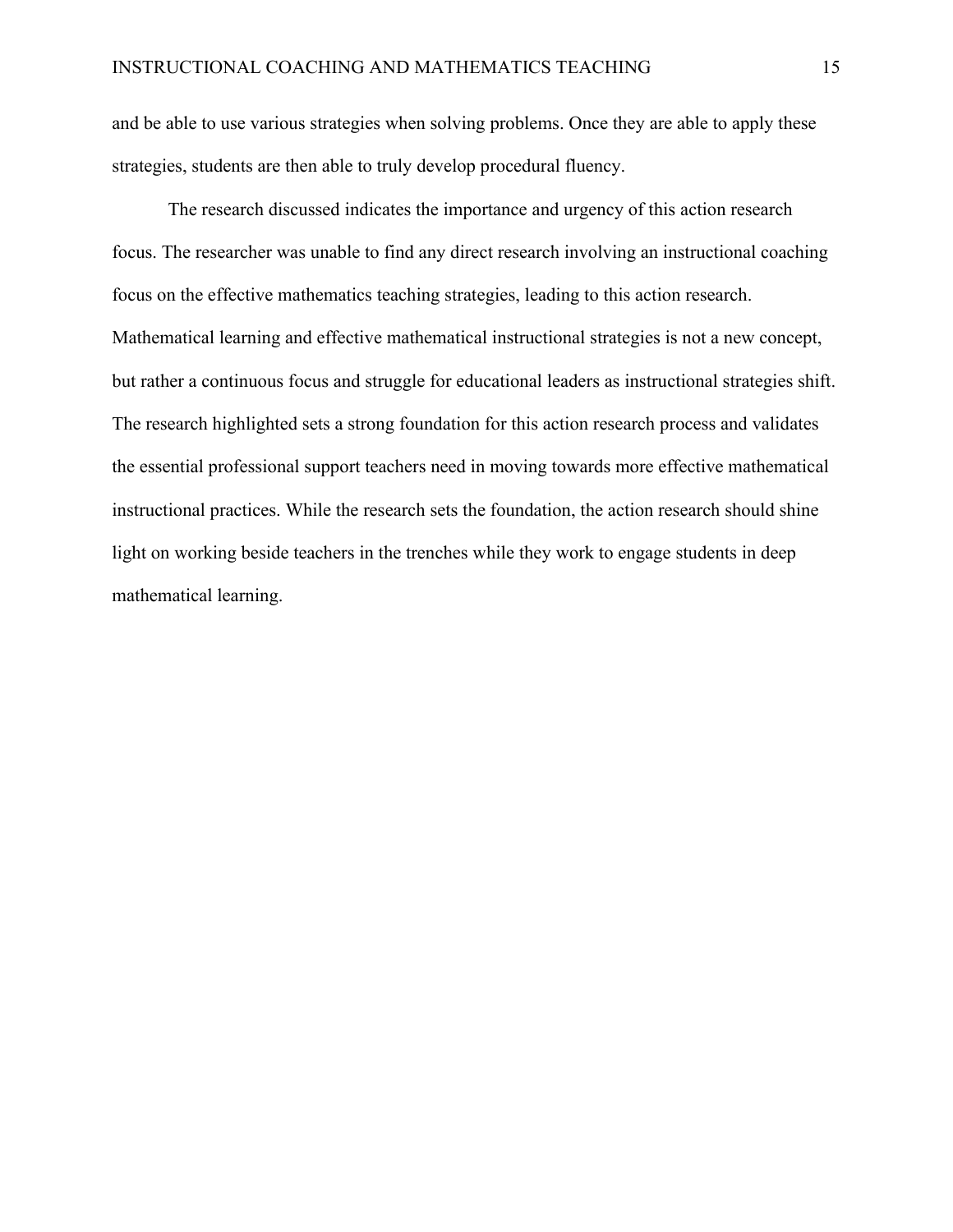#### **Methods**

# **Participants**

As table 1 describes, participants in this study involved 41 students of a rural school in Oskaloosa, Iowa. Two classes amongst 7 in this grade level were chosen to participate in this study. They were in 3rd grade, which is usually between the age of 8 and 9 years old. Nineteen of the students were male and 22 were female. Amongst the two classes that were studied, no students were receiving ELL services and five were receiving special education services with class sizes being 20 and 21 students. Class A was considered the control class, which did not work with the instructional coach in a coaching cycle and did not participate in any other professional development involving mathematics instruction. The teacher in Class B enrolled in a coaching cycle with the instructional coach with the focus being effective mathematics teaching practices. The two practices specifically chosen were pose purposeful questions and facilitate meaningful mathematical discourse.

Both classrooms have access to the same technology and resources, which are, 1:1 Chromebooks, an interactive white board, the same mathematics resource for teaching materials, the same sets of manipulatives, and the same assessments. The 7 classroom teachers in this grade level plan their instruction together during their common planning time every Thursday. Class A has 20 total students with 8 male and 12 female. Two of the students receive special education services in mathematics. Class B has 21 total students with 11 male and 10 female and 3 students receiving special education services in mathematics. Both classroom teachers have been teaching for five years and have been in this district for five years.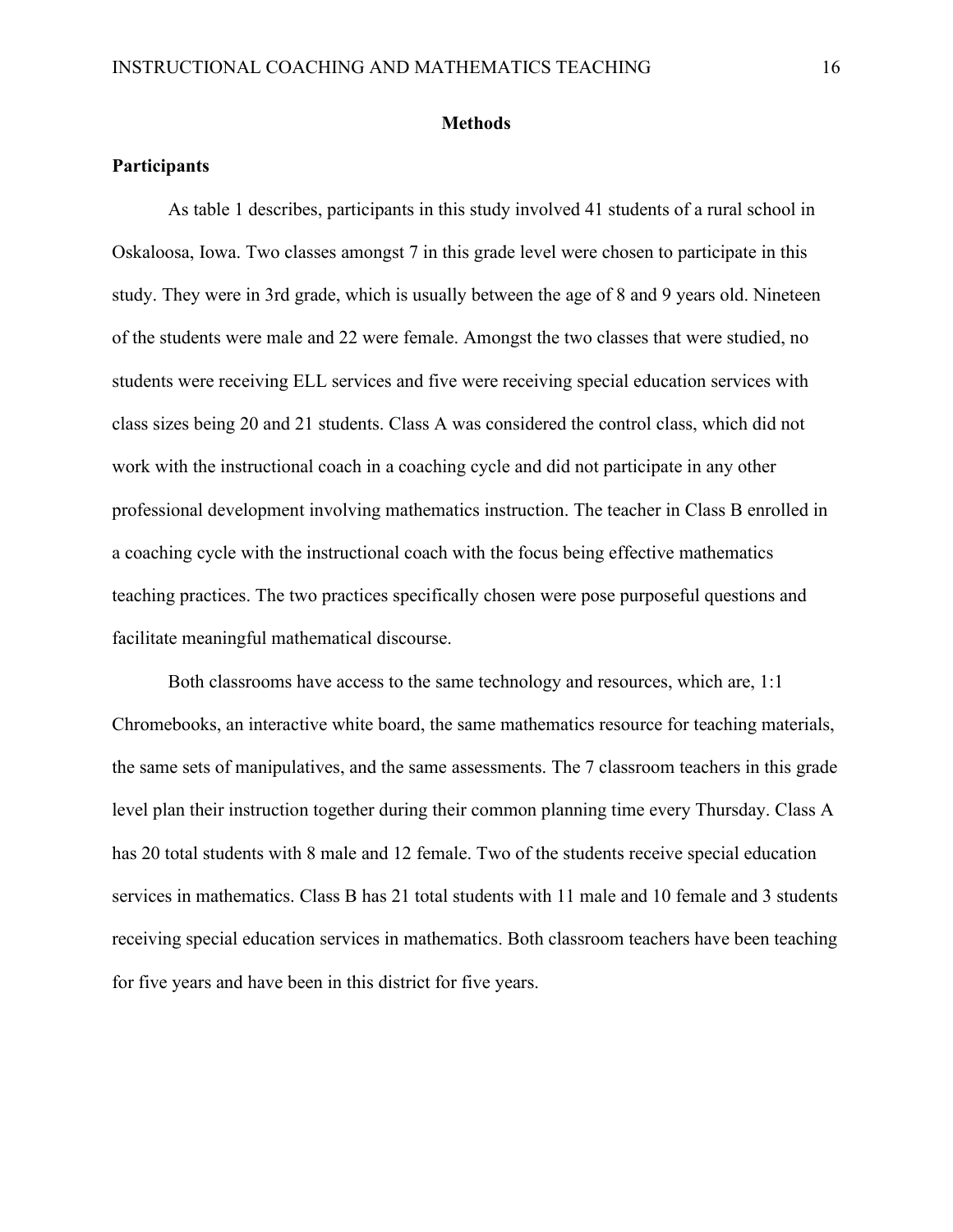# Table 1

|                          | Class A   | Class B              |
|--------------------------|-----------|----------------------|
| Class breakdown          | (Control) | (Teacher enrolled in |
|                          |           | coaching cycle)      |
| Male                     |           |                      |
| Female                   | 12        | 10                   |
| ELL                      |           | U                    |
| <b>Special Education</b> |           |                      |
| Services                 |           |                      |
| Class Size               | 20        | 21                   |
|                          |           |                      |

*Student demographics from the study*

The school these students attend serves 931 students preK to  $5<sup>th</sup>$  grade. 53.2% of the students qualify for Free and Reduced services. Each grade level has 7-8 sections and each teacher has the same resource to use in their mathematics teaching. The mathematics resource utilized for mathematics instruction across the elementary school is Everyday Mathematics 4 (EM4). EM4 has been the mathematics resource for 3 years. Third through fifth grade students have 1:1 computers with Chromebooks. The staff in this building includes 80 certified teaching staff and over fifty support staff including paraprofessionals, cooks, custodians, maintenance workers, secretaries, and bus drivers. Of the 80 certified staff the building holds, there are three guidance councilors, two student success coaches, seven specials teachers, eight title reading teachers, nine special education teachers, one ELL teacher, two talented and gifted teachers, a head principal, an assistant principal, and 46 classroom teachers.

# **Measures**

Quantitative data was compiled in this study in order to determine if student learning is increased in response to instructional coaching around the effective mathematics teaching strategies. To collect the quantitative data, the researcher utilized the CBMmathCAP (MCAP) assessment from FastBridge Learning. The MCAP is an assessment used both for screening and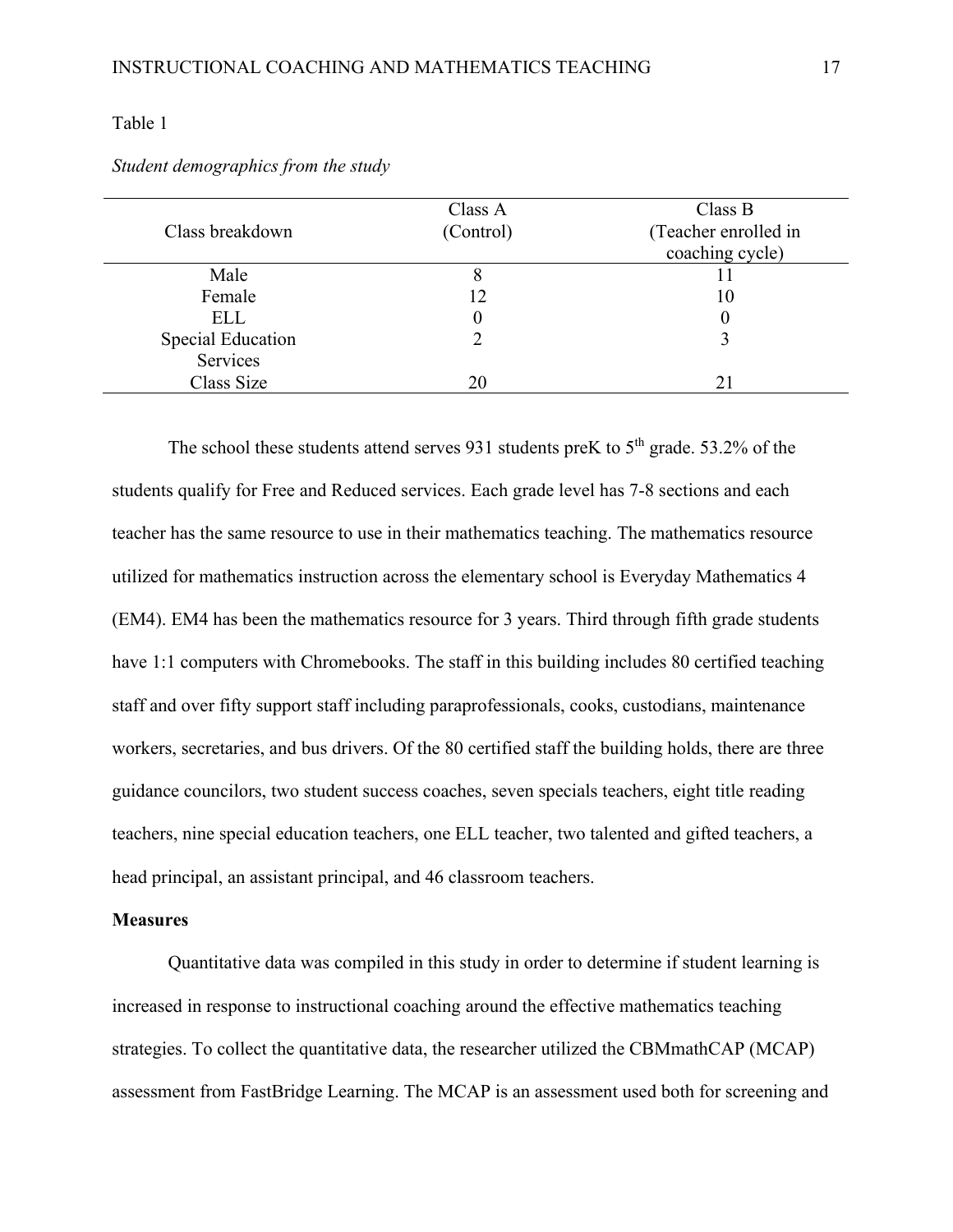progress monitoring and is taken on the computer. Each student gets the same set of questions however the set of questions changes each progress monitoring or benchmarking period. Every student uses a set of headphones, either their own or borrowed from the school, for the assessment and can choose to have portions of the test read to them. For 3<sup>rd</sup> grade, both the screening and progress monitoring is 15 minutes in length. Students complete as many questions as they are able. These questions are based on the Common Core State Standards (FastBridge Learning, 2016). The MCAP was given as a pretest before the coaching cycle began and as a posttest after the instructional coaching cycle ended to compare growth. Expected weekly growth is .1 therefore, through six weeks, which is the duration of this study, students should grow at least .6. At the beginning of the coaching cycle 3<sup>rd</sup> grade students were expected to score a 6.8 or higher indicating they averaged 6.8 questions correct per 10 minutes. By the end of the coaching cycle students are expected to score 7.3 or higher. A score of 7.3 at the end of the coaching cycle would indicate student mathematical proficiency is growing appropriately.

#### **Procedures**

This study took place over 6 weeks during trimester two at Oskaloosa Elementary. It involved one 3rd grade classroom teacher who enrolled in a coaching cycle over the effective mathematics teaching practices with an instructional coach and one classroom teacher who was not enrolled a coaching cycle.

The first week of the study the instructional coach and teacher from Class B set a student centered goal involving two of the effective mathematics teaching practices as outlined in *Principles to Actions*. The teacher chose to implement posing purposeful questions and facilitating meaningful mathematical discourse. After the teacher set the goal, the teacher and coach discussed different data that could be collected that would be meaningful to this coaching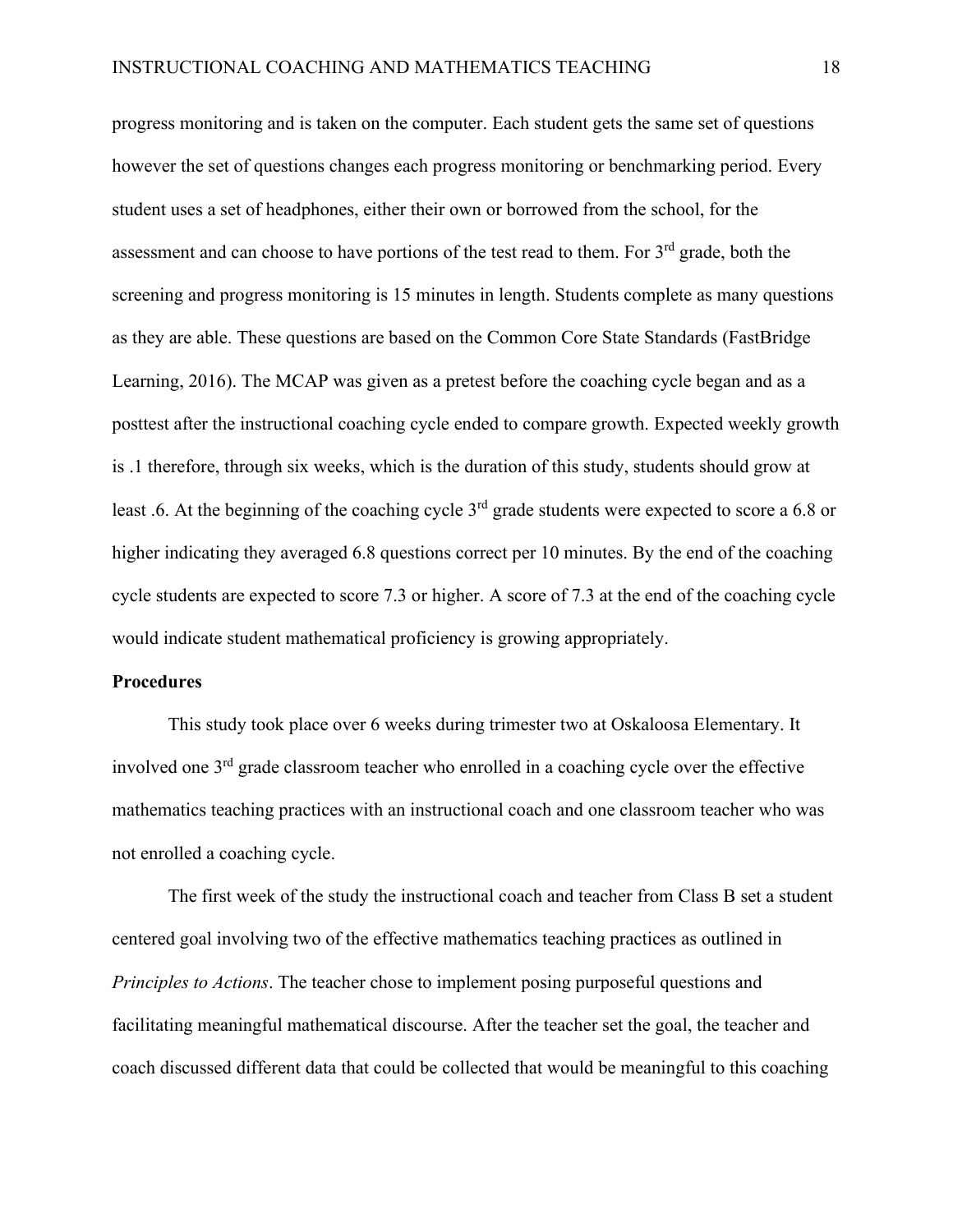cycle. The teacher chose to have the instructional coach monitor questions that were asked during whole group math instruction as well as student to student discourse prompts and times. The teacher and instructional coach collected this information to be used through the coaching cycle to monitor progress toward the goal and teacher professional learning. It allowed the instructional coach and teacher to reflect on current practices in the classroom and plan for implementing student discussion and teacher questions. This information is not shared as part of the study due to the nature and confidentiality of the coaching cycle. The teacher also chose to utilize the MCAP as a means of preassessment and post-assessment of the coaching cycle. The instructional coach and teacher then set up a weekly meeting occurring every Tuesday to reflect and Friday to plan during the teacher's 9:15 planning time. They also set up times for the instructional coach to be in the classroom every Tuesday and Thursday during math whole group lesson from 12:20 to 1:00. The purpose of the instructional coach being in the classroom was to collect data and model the effective mathematics teaching practices. The instructional coach and teacher started to implement their professional learning from NCTM's text, *Principles to Actions*. The preassessment was given to students and results are provided in the findings section of this study.

During the second to fifth weeks of the coaching cycle, the instructional coach and teacher followed through with their set meeting times and continued professional learning. The instructional coach modeled lessons during week two and week four during which the teacher could monitor questions and student-to-student discourse. Weeks three and five involved the coach collecting data for the teacher to reflect on. During the planning sessions, the teacher reflected on progress of implementation of the effective mathematics teaching practices and continued professional learning around them. The coach and teacher also planned for specific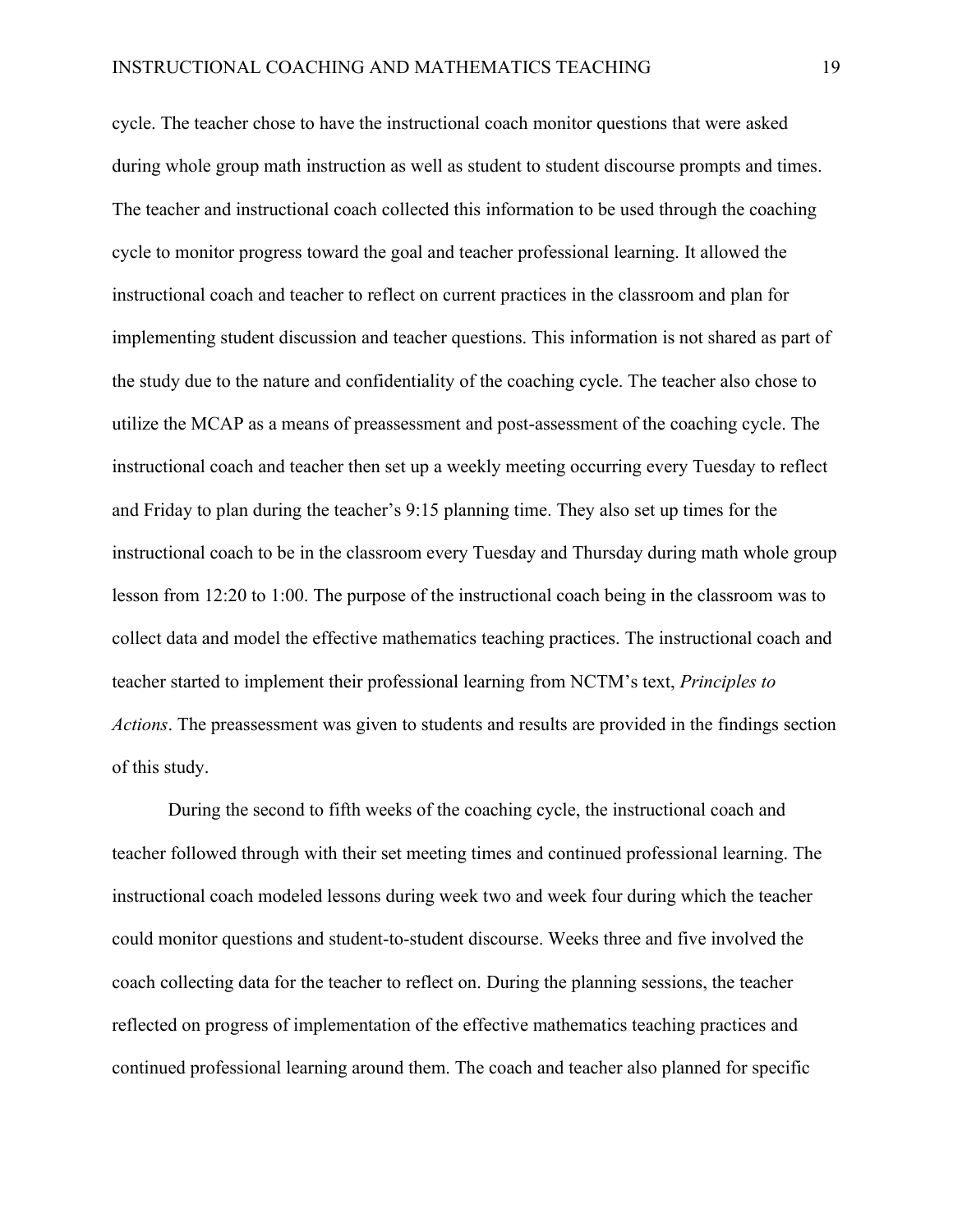opportunities to ask purposeful questions and exactly what the student mathematical discourse should look like.

The sixth week of the coaching cycle involved the instructional coach and the teacher administering the MCAP as a post-assessment. During this week, the instructional coach and teacher met to reflect on the coaching cycle. They discussed benefits, professional learning, and any missed opportunities during the cycle. Student benefits were discussed and the coach and teacher evaluated progress toward the student-centered goal. The teacher was asked to consider future learning for the students and the teacher was exited from the coaching cycle.

The teacher of Class A did not receive any professional development over mathematics instruction during the six week coaching cycle and continued to teach utilizing the same mathematics resource as the teacher in Class B. No adjustments were made to this teacher's instruction. Class A was given the MCAP as a preassessment during week one of the coaching cycle for the teacher of Class B and took the MCAP as post-assessment during week six of the coaching cycle.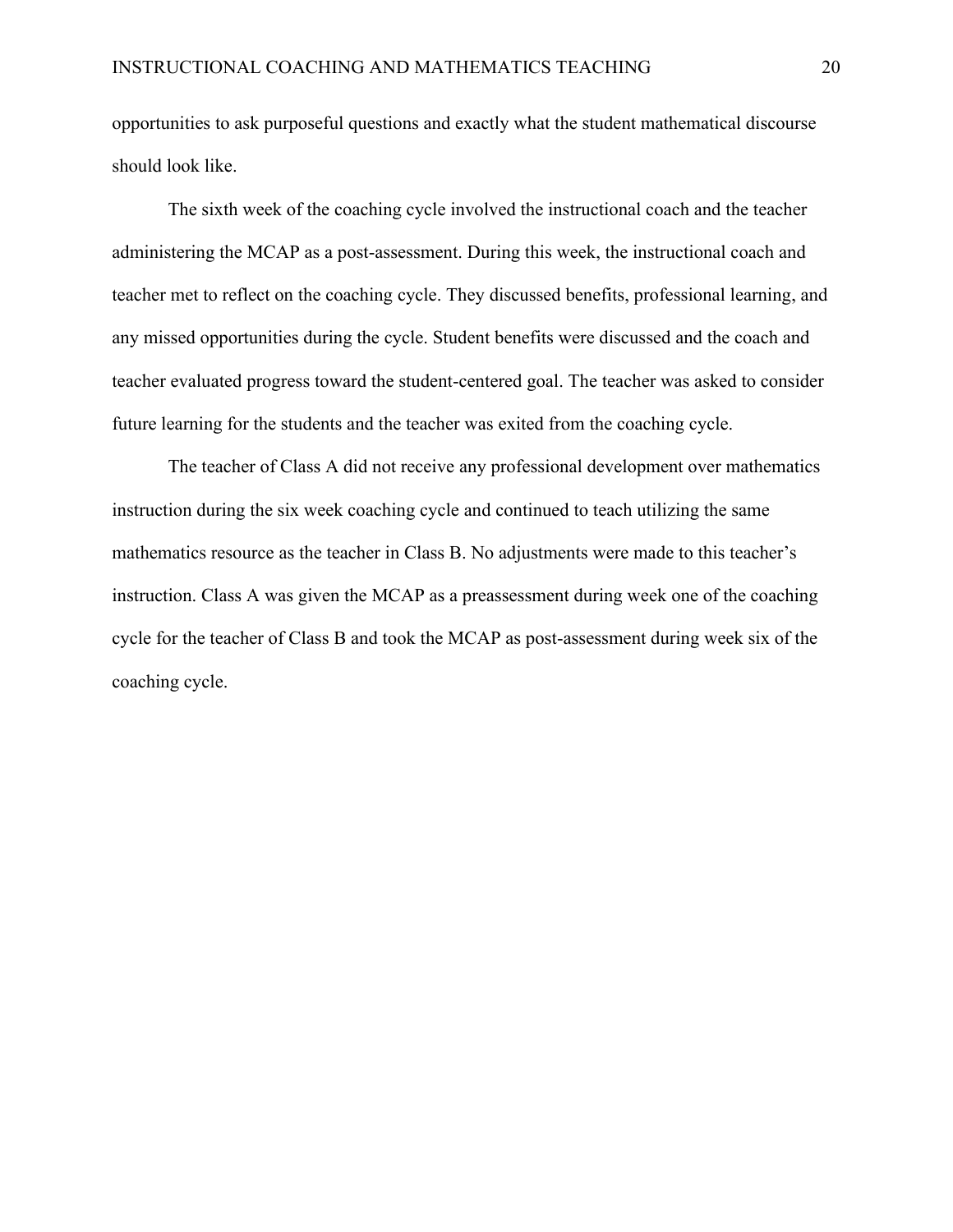#### **Results**

This research was designed as a quantitative study on the impact of a teacher working with an instructional coach to implement effective mathematics teaching practices in comparison with a teacher not working with an instructional coach and seeking no professional development in this area. In order to determine which class made the most growth over the 6-week study, student data was compiled through the MCAP to determine the effectiveness of the coaching cycle. Class A, the control class, had an average MCAP pretest score of 6.6. Class B, the class whose teacher was enrolled in the coaching cycle, had a class average of 6.4 for their pretest.

Through the 6 weeks, the teacher of Class A did not partake in any professional development in mathematics instruction. The teacher of Class B went through a 6-week coaching cycle with the focus being effective mathematics teaching practices. After the 6 weeks, both classes were given the MCAP as a posttest. The students were expected to grow at least .6 points. The average score for Class A was 7.1. The average score for Class B was 7.3.

Table 2 shows the points growth each class experienced from the pretest to the posttest. It appears Class B made more growth compared to Class A however more statistical analysis was needed to appropriately determine if this was true.

#### Table 2

|                           | Class A<br>(Control) | Class B<br>(Teacher enrolled in<br>coaching cycle) |
|---------------------------|----------------------|----------------------------------------------------|
| <b>MCAP Class Average</b> | 0.5                  | 0.8                                                |

*Class average growth from pretest to posttest*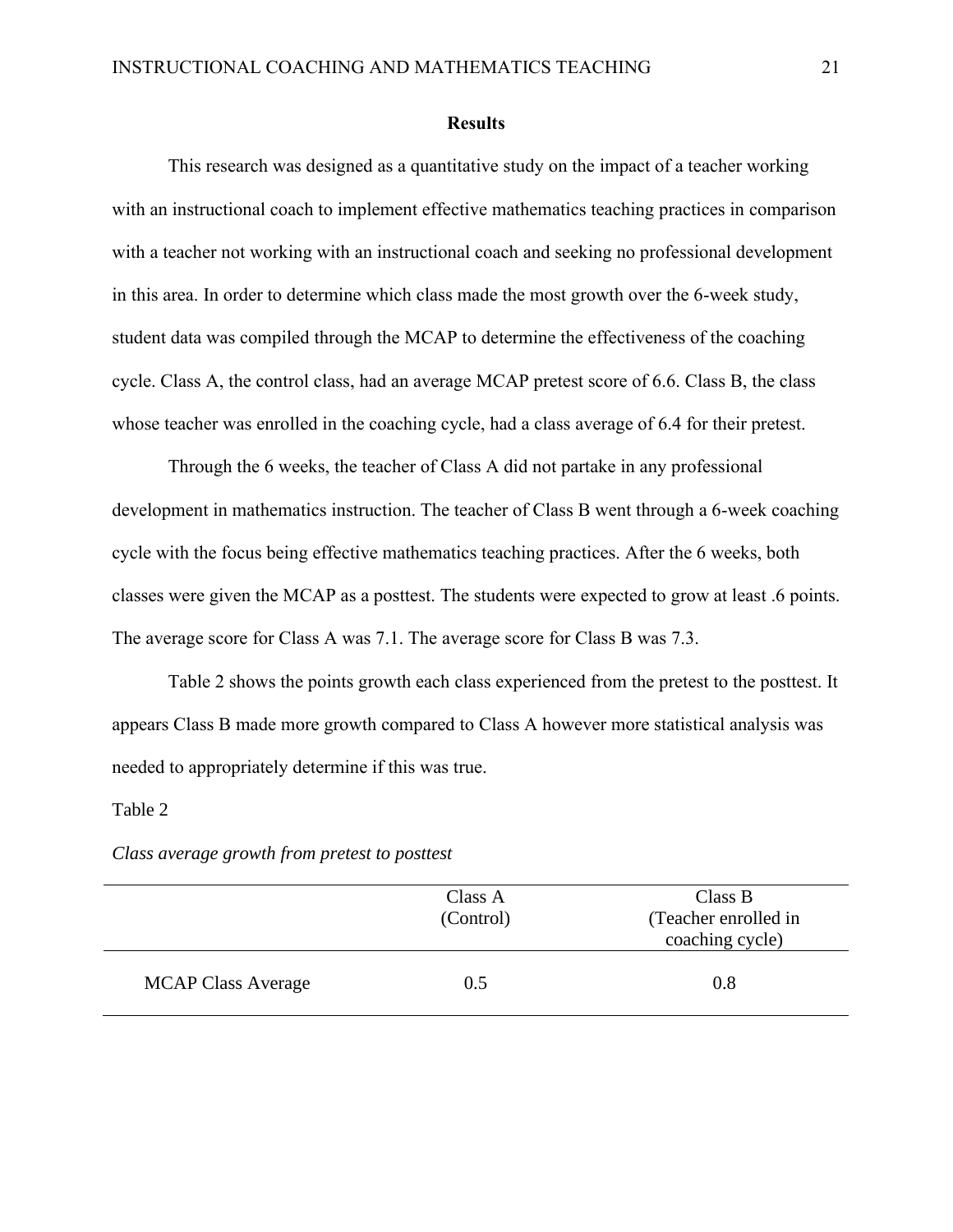An independent groups *t* test revealed that there was a statistically significant difference in Class B, the class whose teacher participated in a coaching cycle  $(M = .80, SD = .31, n = 21)$ , as compared to Class A, the class whose teacher did not participate in a coaching cycle  $(M = .50, SD = .30, n = 20)$ , with strong effect size,  $t(38.66) = -3.14, p < .05, d = .0031$ .

Through this analysis it appears there is a significant difference in student growth as a result of the classroom teacher working with an instructional coach to implement effective mathematics teaching strategies.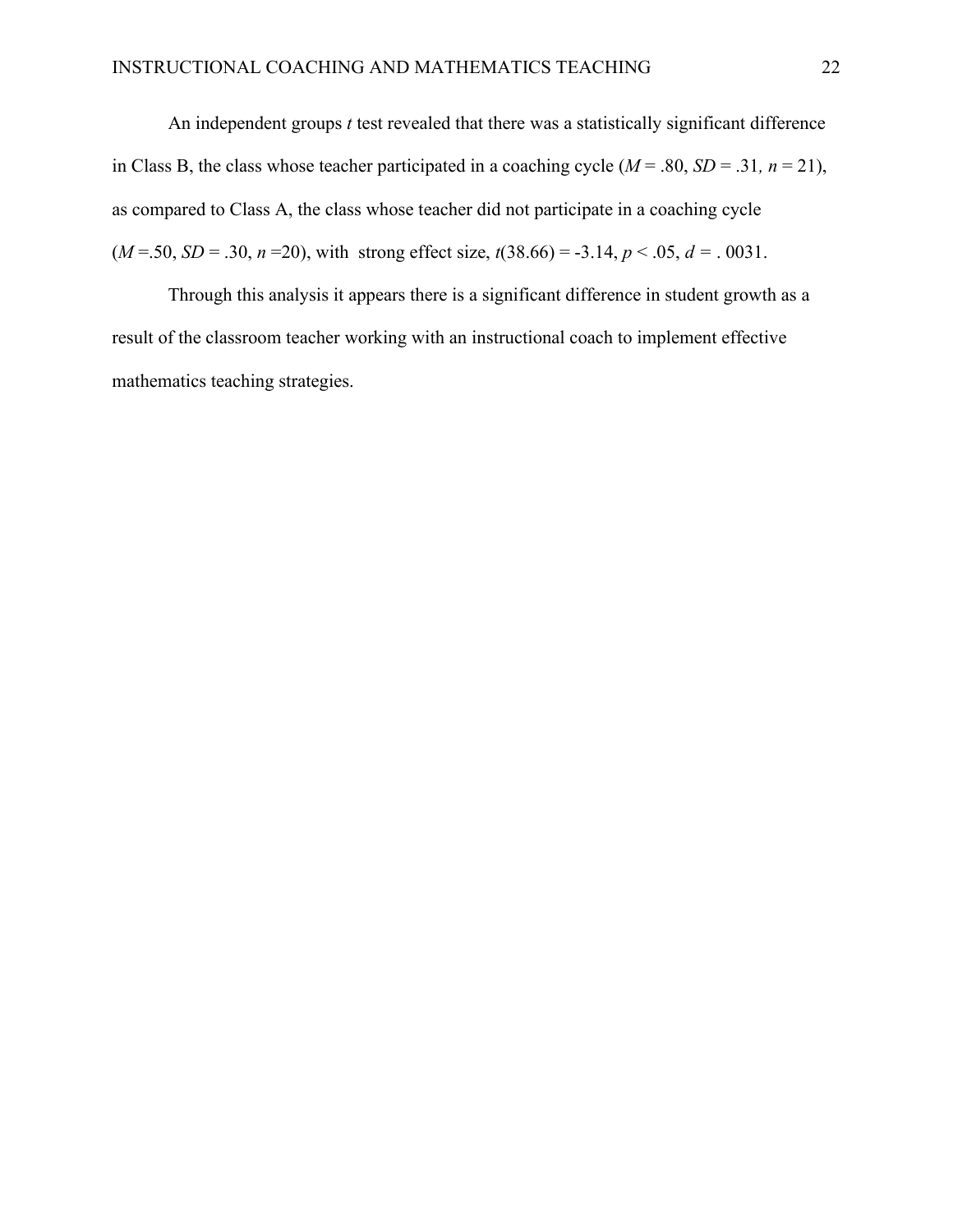#### **Discussion**

#### **Summary of Major Findings**

The findings of this study indicate that the teacher who participated in the coaching cycle with the focus on effective mathematics teaching practices students' had more academic growth in comparison to the students of the teacher who did not participate in any type of professional development during the course of this study. The data shows that students who were in the class whose teacher participated in a coaching cycle made more academic growth in comparison to the student whose teacher did not participate. The results indicate that instructional coaching is an effective means of professional development and can greatly impact student learning. The results also indicate the importance of effective mathematics teaching practices. It is important to note the National Council of Teachers of Mathematics put forth the effective teaching practices in their text *Principles to Actions* in 2014 and the text maintains a great need for educators to implement these practices in their instruction (Leinwand, 2014).

#### **Limitations of the Study**

There are numerous limitations to this study, which could affect he validity and reliability of the results. The first limitation is the sample size. This study had a small sample size of just two classes and 41 students total. One class whose teacher worked with an instructional coach and the other whose did not. A larger sample size of more classes and multiple grade levels could give more accurate data.

Another limitation of this study was the participants. The participants of this study were of one grade level, thus it is difficult to generalize the results to subjects that are outside of this grade level. Ability of each class is a consideration. It is possible that one of the classes could have been more advanced by nature.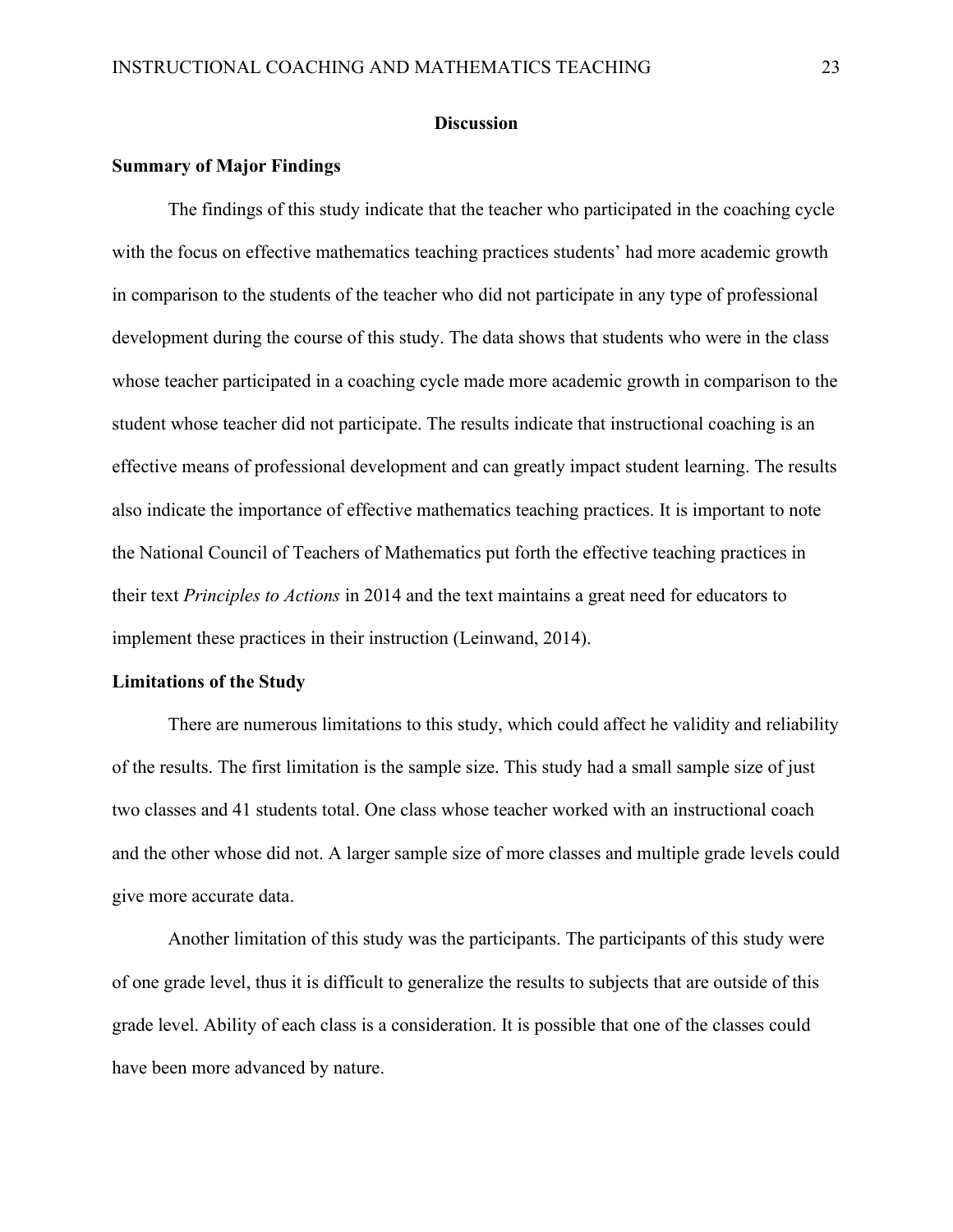Each teacher and their teaching style, classroom management practices, and buy-in of effectiveness of the implemented practice could also impact the results. The relationship with the teacher and the instructional coach can play a part in getting different results. If a teacher and coach have a good working relationship and are comfortable with each other, there is a level of trust and fidelity that the teacher will have when implementing the practices chosen. Since the instructional coach is the researcher, the bias of the instructional coach in the effectiveness of the mathematics teaching practices can impact the effectiveness of the coaching cycle. The instructional coach in particular would also impact the results of the study. Different instructional coaches with different instructional coaching models and different beliefs could alter the results.

It is also possible students could have rushed through the assessments giving a false score. Some students may become frustrated by the timed nature of the test. While the time is not displayed, students know the test takes 15 minutes. They could also become flustered at the types of questions being asked. To get an accurate picture of where students are at in their learning, questions aligning to standards from higher and lower grade levels are included in the assessment. Other design flaws in the MCAP assessment include the test picking and choosing different standards for each assessment round. Depending on the standards chosen, students' scores could change although since this is a standardized assessment, FastBridge will have taken measures to ensure this does not happen.

The length of the study impacted the length and possible quality of the coaching cycle. It also limited the number of effective mathematics teaching practices that could have been implemented. A longer study would allow extensive instructional coaching and professional development of all eight effective mathematics teaching practices. A longer study would also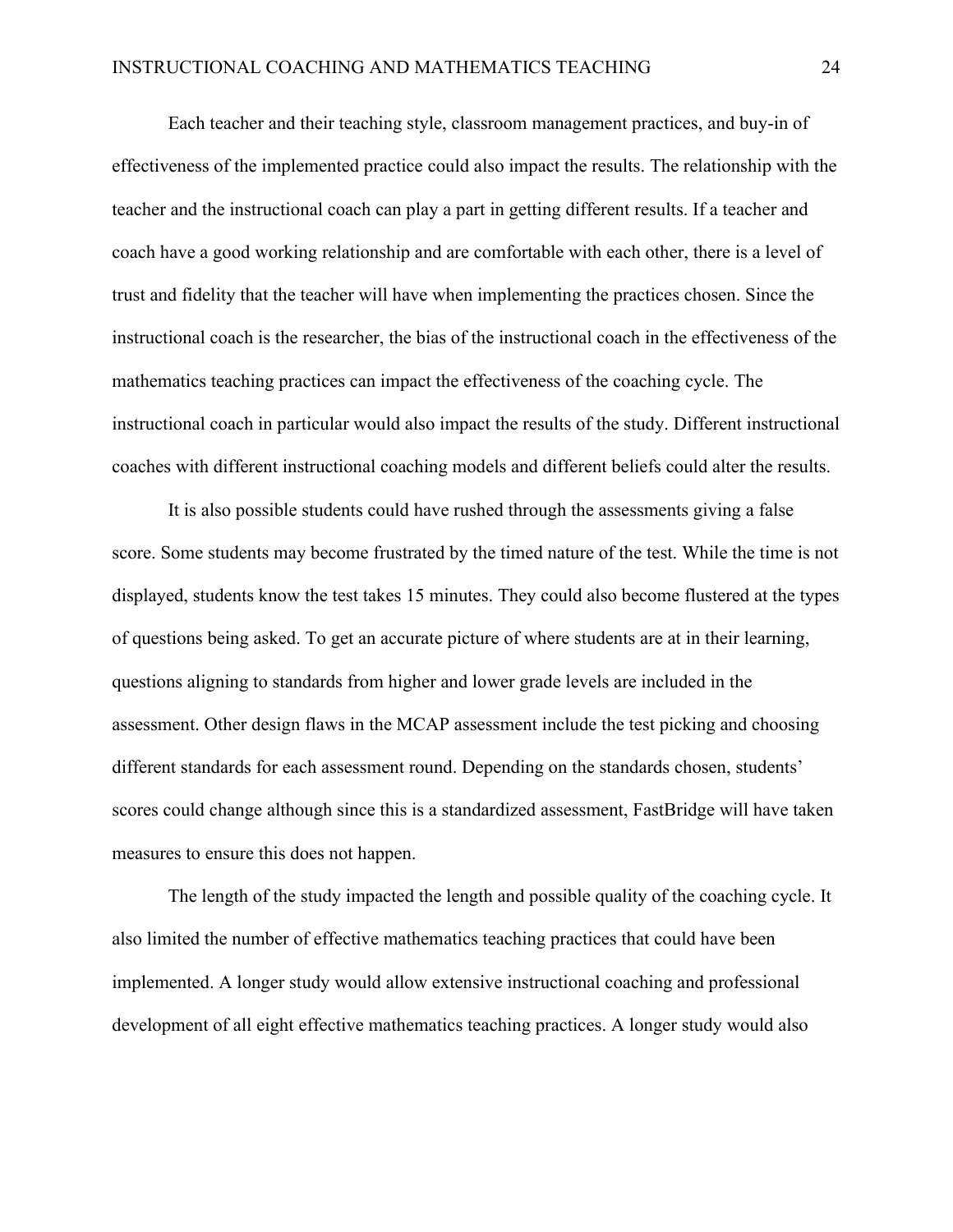allow for more formative measures to be taken to make adjustments to the instructional coaching cycle.

#### **Further Study**

Further studies would need a longer length of study to ensure the fidelity of the implementation of the effective mathematics teaching practices and to allow for more data points. Longer study would allow for more time to implement all eight of the effective mathematics teaching practices rather than what this study did, which was only two.

It is also known that growth mindset, resilience in productive struggle, and the Standards for Mathematical Practice can also play a large roll in increasing student achievement (Leinwand, 2014). A study measuring these mindsets and standards would complement the information gathered in a study about effective mathematics teaching practices as these go closely hand in hand. Further study could explore the relationship of the chosen curriculum resource to the ease of implementing the effective mathematics teaching practices. This study could shine light on the effectiveness of some curriculum resources.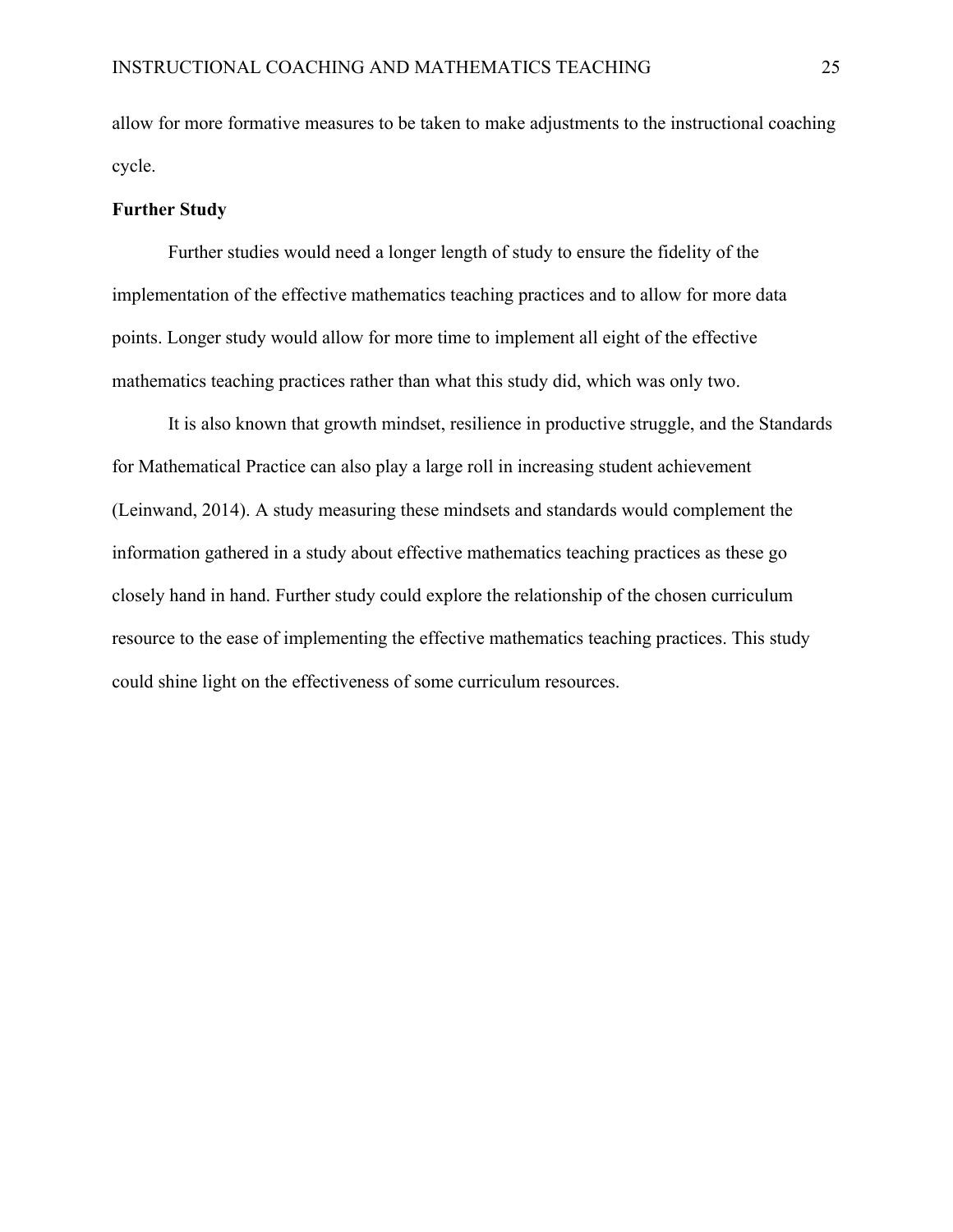# **Conclusion**

Based on this study, it would appear that implementing the effective mathematics teaching strategies as outlined by the National Council of Teachers of Mathematics in the text *Principles to Actions* (2014), is effective in moving student learning forward. In the current shifts in the Core, the authors of the Common Core State Standards call for teachers to alter the way they are teaching mathematics. Mathematics has not changed. Math is still math. What has changed is what we want our students to get from mathematics instruction. It is no longer about procedures. These shifts in mathematics teaching practices seek to put the instructional focus on problem solving, student discourse, and reasoning (Leinwand, 2014). This study helps to shine light on the intense need to adjust teachers' practices in order to produce citizens who are able to think flexibly and problem solve.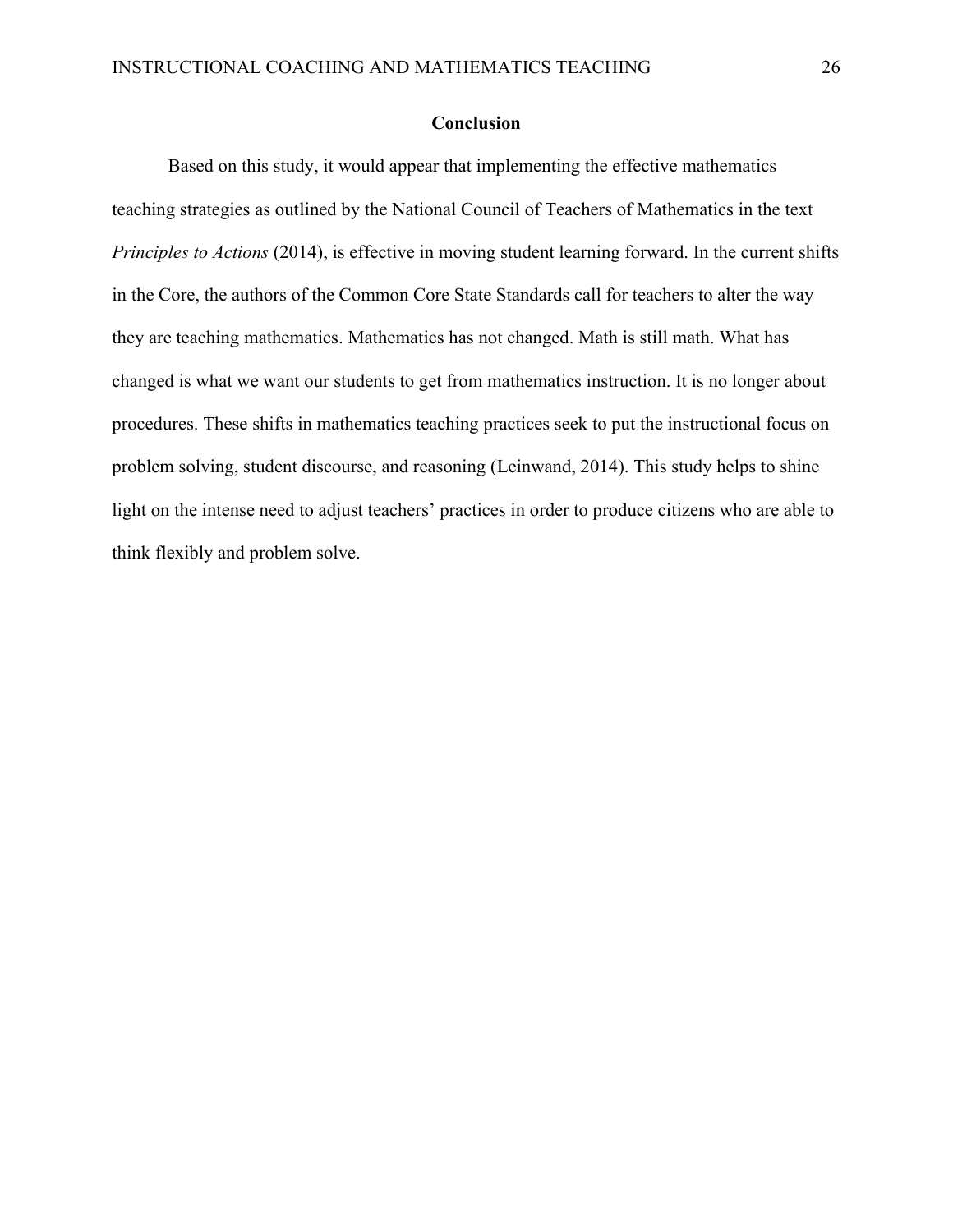#### References

- Aljaberi, N., & Gheith, E. (2018). In-Service Mathematics Teachers' Beliefs About Teaching, Learning and Nature of Mathematics and Their Mathematics Teaching Practices. *Journal of Education and Learning*, *7*(5), 156-173. doi: 10.5539/jel.v7n5p156.
- Bay-Williams, J. M., & Kling, G. (2019). *Math fact fluency: 60 games and assessment tools to support learning and retention*. Alexandria, VA: ASCD.
- Bodovski, K., & Farkas, G. (2007). Do instructional practices contribute to inequality in achievement? *Journal of Early Childhood Research*, *5*(3), 301–322. doi: 10.1177/1476718x07080476.
- FastBridge Learning. (2016, September 1). *Benchmarks, Norms, and Expected Student Growth.* Retrieved from http://fastbridge-5196620.hs-sites.com/blog/2016/09/benchmarks-normsand-expected-student-growth.
- Frid, S., & Sparrow, L. (2009). "You Just Have to Take a Bit of a Risk Sometimes": Breaking the "Cycle of Tradition" in Primary Mathematics. *Mathematics Teacher Education and Development*, *11*, 36–53.
- Georges, A., & Pallas, A. M. (2010). New Look at a Persistent Problem: Inequality, Mathematics Achievement, and Teaching. *The Journal of Educational Research*, *103*(4), 274–290. doi: 10.1080/00220670903382996.
- Gibbons, L. K., & Cobb, P. (2017). Focusing on Teacher Learning Opportunities to Identify Potentially Productive Coaching Activities. *Journal of Teacher Education*, *68*(4), 411– 425. doi: 10.1177/0022487117702579.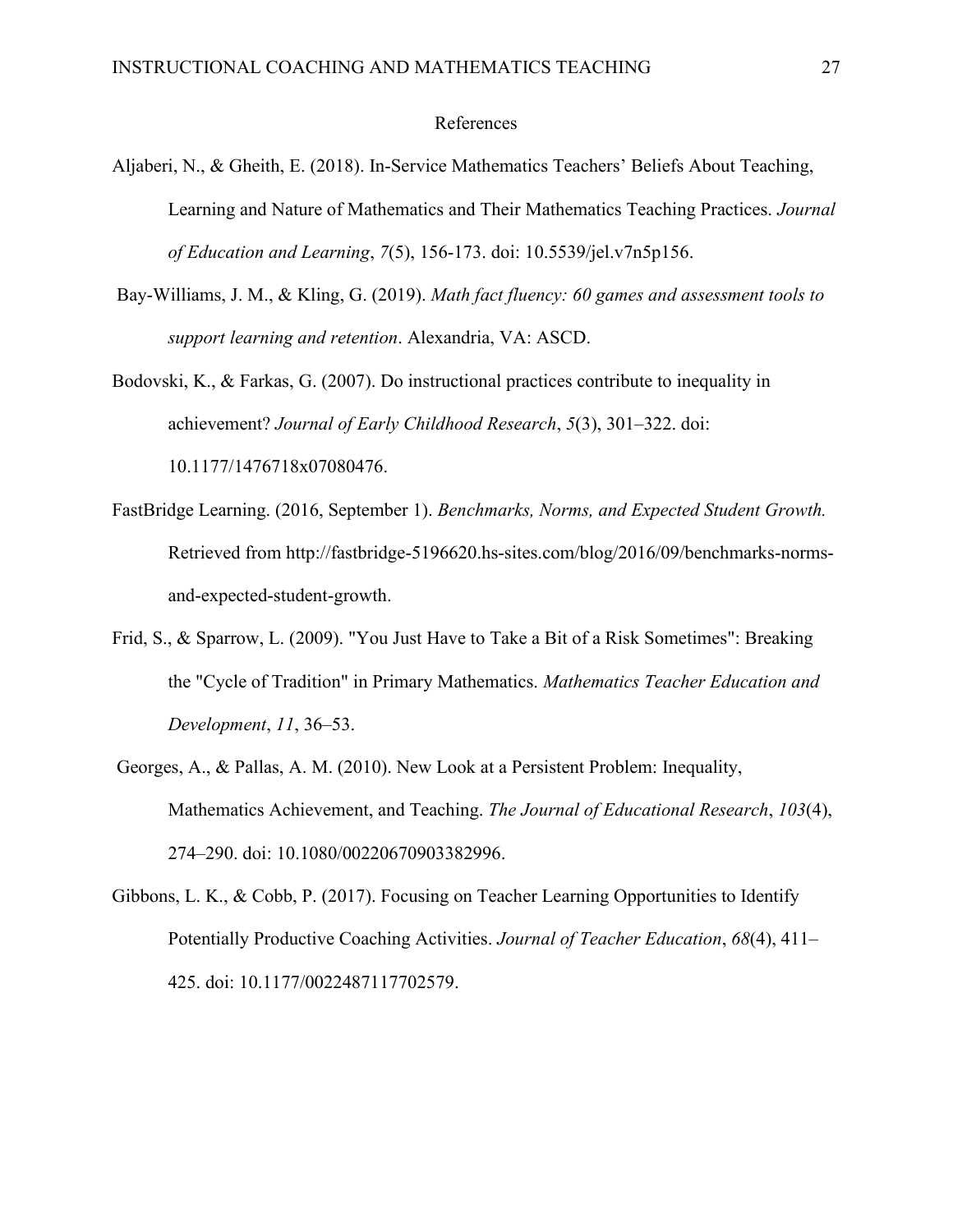- Gningue, S. M., Peach, R., & Schroder, B. (2013). Developing effective mathematics teaching: Assessing content and pedagogical knowledge, student-centered teaching, and student engagement. *The Mathematics Enthusiast, 10*(3), 621-645.
- Huinker, D. A., & Bill, V. (2017). *Taking action: implementing effective mathematics teaching practices in K-grade 5*. Reston, VA: National Council of Teachers of Mathematics.
- Knight, J. (2019). Instructional Coaching for Implementing Visible Learning: A Model for Translating Research into Practice. *Education Sciences*, *9*(2), 1–16. doi: 10.3390/educsci9020101.
- Knight, J. (2018). *The impact cycle: What instructional coaches should do to foster powerful improvements in teaching.* Thousand Oaks, CA: Corwin, A Sage Company.
- Leinwand, S. (2014). *Principles to actions: ensuring mathematical success for all*. Reston, Virg.: National Council of Teachers of Mathematics.
- McGatha, M., & Rigelman, N. R. M. (2017). *Elementary mathematics specialists: Developing, refining, and examining programs that support mathematics teaching and learning*. Charlotte, NC: Information Age Publishing.
- Murtafiah, W., Sadijah, C., Chandra, T. D., Susiswo, S., & Asari, A. R. (2018). Exploring The Explanation Of Pre-Service Teacher In Mathematics Teaching Practice. *Journal on Mathematics Education*, *9*(2), 259–270. doi: 10.22342/jme.9.2.5388.259-270.
- O'Connell, S. & SanGiovanni, J. (2014). *Mastering the basic math facts in multiplication and division: strategies, activities & interventions to move students beyond memorization*. Portsmouth, NH: Heinemann.
- Palardy, G. J., & Rumberger, R. W. (2008). Teacher Effectiveness in First Grade: The Importance of Background Qualifications, Attitudes, and Instructional Practices for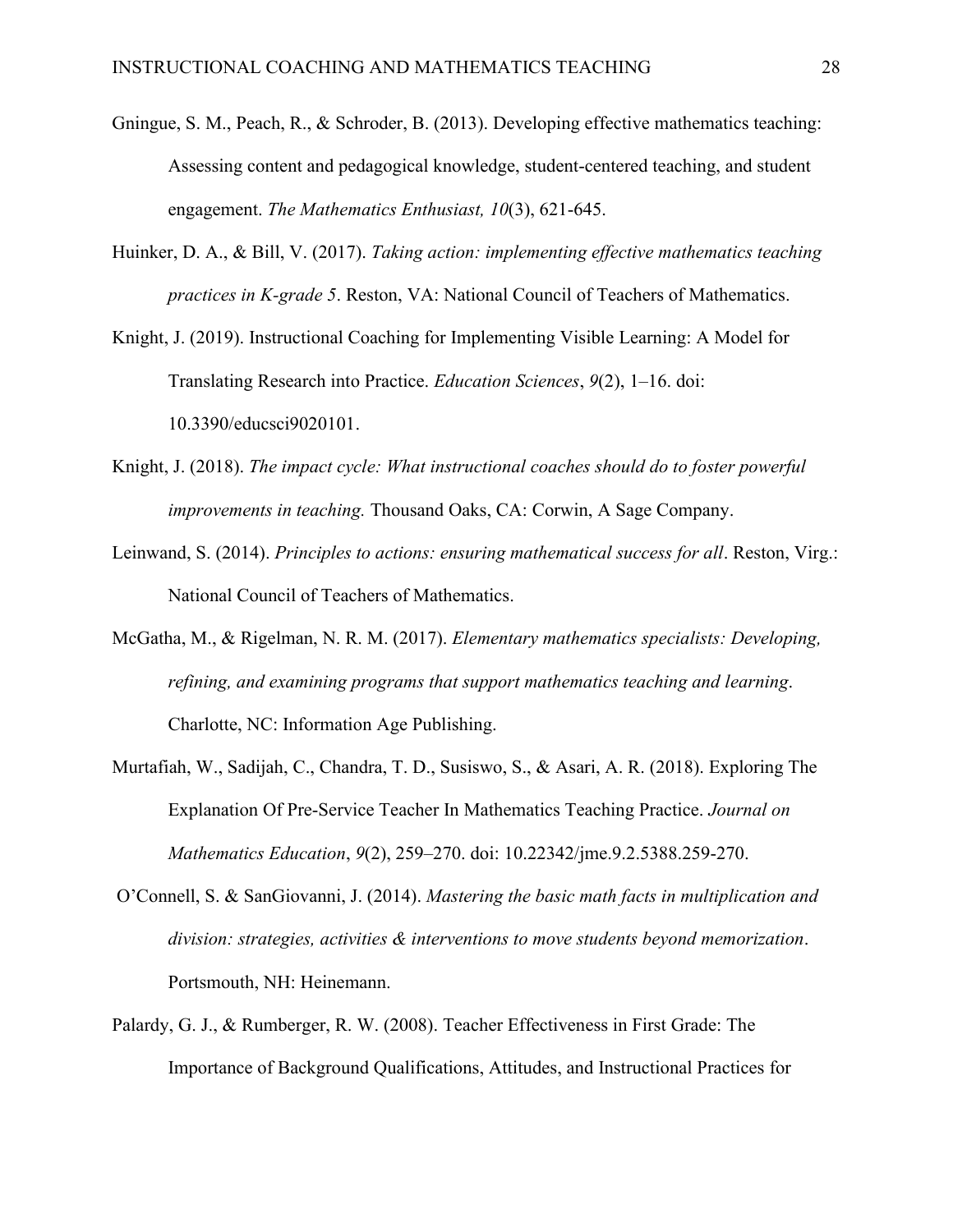Student Learning. *Educational Evaluation and Policy Analysis*, *30*(2), 111–140. doi: 10.3102/0162373708317680.

- Polly, D., Algozzine, R., Martin, C. S., & Mraz, M. (2015). Perceptions of the roles and responsibilities of elementary school mathematics coaches. *International Journal of Mentoring and Coaching in Education*, *4*(2), 126–141. doi: 10.1108/ijmce-08-2014-0030.
- Sam, C. H., & Caliendo, A. E. (2018). Using activity theory to understand the role of the coach in K–12 curriculum redevelopment. *International Journal of Mentoring and Coaching in Education*, *7*(3), 231–247. doi: 10.1108/ijmce-07-2017-0048.
- Šapkova, A. (2014). The relationships between the traditional beliefs and practice of mathematics teachers and their students' achievements in doing mathematics tasks. *Problems of Education in the 21st Century, 58*, 127-143.
- Sweeney, D., & Harris, L. (2017). *Student-centered coaching: The moves.* Thousand Oaks, CA: Corwin.
- Sweeney, D., & Mausbach, A. (2018). *Leading student-centered coaching: building principal and coach partnerships*. Thousand Oaks, CA: Corwin.
- Tanner, J., Quintis, L., & Gamboa, T.,Jr. (2017). Three perspectives of planning, implementation, and consistency in instructional coaching. *Journal of Educational Research and Practice, 7*(1), 30-44.
- Thomas, E. E., Bell, D. L., Spelman, M., & Briody, J. (2015). The growth of instructional coaching partner conversations in a preK-3rd grade teacher professional development experience. *Journal of Adult Education*, *44*(4), 1-6. Retrieved from https://files.eric.ed.gov/fulltext/EJ1083974.pdf.